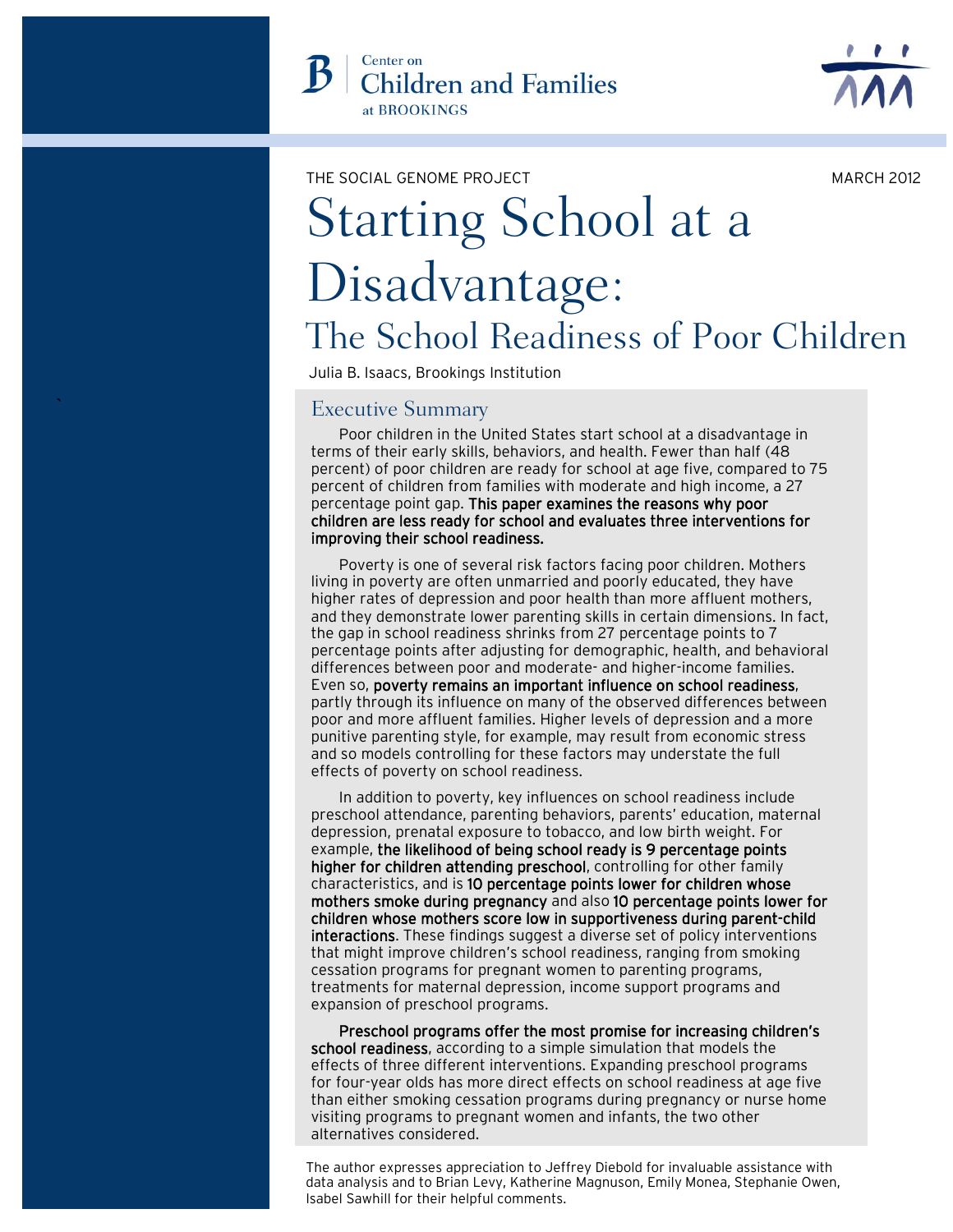## Introduction

mericans aspire to live in a society where children of humble origins who work hard can rise to middle-class status. Yet many children who are born into poverty struggle to make ends meet as adults, failing to earn enough to achieve middle-class status. Nearly two out of three children born into the bottom fifth of the income distribution remain in the bottom two-fifths of the income distribution as adults (Isaacs, Sawhill and Haskins, 2009). Often, lack of economic success can be traced back to failure to complete college or even high school, which in turn stems from academic and behavioral struggles during grade school. In fact, there is a large health and skills gap between poor children and their more affluent peers even before they enter school. A

Poor children start school at a disadvantage. Their health, behaviors, and skills make them less prepared for kindergarten than children growing up under better economic conditions. Fewer than half (48 percent) of poor children are school ready at age five, under a summary measure that encompasses early math and reading skills, learning-related and problem behaviors, and overall physical health. Children born to parents with moderate or higher incomes are much more likely to enter school ready to learn; three-fourths (75 percent) of these children are ready for school at age five. In other words, there is a 27 percentage point gap in school readiness between poor children and those from moderate or higher income families.

Kindergarten teachers find it easier to teach children if they have pre-academic skills, such as recognizing letters and numbers, and if they can sit still, follow directions, and pay attention. Children who are aggressive, have temper tantrums or exhibit other problem behaviors, as well as children in poor health, pose challenges to kindergarten teachers struggling to impart basic skills in a classroom setting.

School readiness has effects beyond the first few months of kindergarten; children with higher levels of school readiness at age five are generally more successful in grade school, are less likely to drop out of high school, and earn more as adults, even after adjusting for differences in family background (Duncan et al., 2007, Duncan et al., 2010). Entering school ready to learn can improve one's chances of reaching middle class status by age 40 by about 8 percentage points, according to a recent analysis that uses linked data sets to track success from birth to age 40 (Winship, Sawhill and Gold, 2011).

With growing awareness of the importance of early years, federal and state governments have expanded their investments in young children. State spending on public prekindergartens, for example, increased each year from 2000 to 2009. The federal Head Start program has expanded to serve younger children, Congress enacted the new Maternal, Infant and Early Childhood Home Visiting Program two years ago, and the most recent "Race to the Top" competition included some funding for states' systems of early childhood education.

Even so, early childhood programs receive much less funding than public education. Moreover, early interventions are at risk for funding cuts, as federal and state budgets are squeezed by rising spending on health and retirement costs and falling tax revenues. State funding on public pre-kindergartens actually fell in 2010, the first cut after a decade of expansion (Barnett et al., 2010). At the federal level, early education programs must compete with many other programs annually for increasingly scarce federal dollars. In this fiscal environment, it is important to understand the effects of expanding (or cutting) programs addressing children's school readiness.

This paper examines children's readiness for school at age five, comparing poor children to children from more affluent families. After an initial section documenting a sizable gap in school readiness, the next two sections address two important questions. First, why are poor children less ready to learn than children from more affluent families? Second, does a better understanding of key explanatory factors suggest targets of opportunity, that is, points of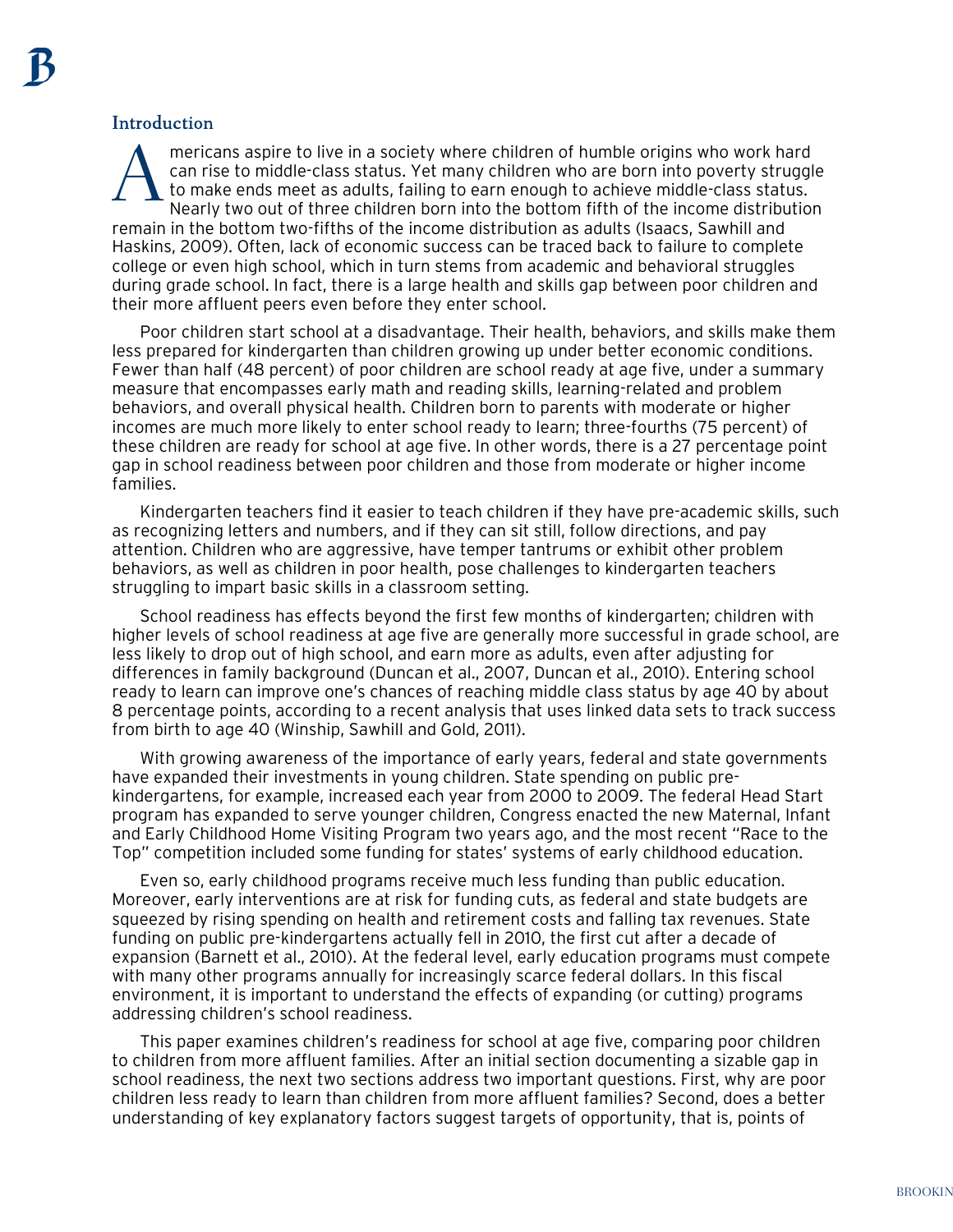possible intervention to improve the early academic skills and behaviors of low-income children? Finally, the concluding section describes a simulation that compares the effects and costs of three different interventions: preschool programs, smoking cessation programs, and nurse home visiting programs.

## I. Poor Children Are Less Ready for School at Age Five than Other Children

Fewer than half (48 percent) of poor children compared to 75 percent of children from moderate or high-income households are ready for school at age five, resulting in a 27 percentage point gap in school readiness, as shown in Figure 1. This comparison focuses on the difference between children from households with income below 100 percent of poverty (\$18,000 for a family of three or \$23,000 for a family of four, in 2011 terms) and children from households with income above 185 percent of poverty. This latter group spans a broad spectrum of family income, from incomes just above 185 percent of poverty (\$33,000 for a family of three in 2011) to much higher levels of family income.

Children who are "near poor" (from households with income between 100 and 185 percent of poverty) also enter kindergarten at a disadvantage, although faring better than poor children: 59 percent of children with incomes just above the poverty line are ready for school at age five. School readiness rises to 86 percent for children born into households with income above \$100,000, and falls to 42 percent for children who are persistently poor: not just at birth, but also at ages two, four and five years (Isaacs and Magnuson, 2011).



## Figure 1: Likelihood of Being Ready for School at Age Five, by Poverty Status at Birth

Source and Notes: Brookings tabulations of data from the Early Childhood Longitudinal Study – Birth Cohort (ECLS-B). Near poor is defined as household income between 100 and 185 of poverty percent and moderate or high income is defined as household income above 185 percent of poverty.

The school readiness patterns analyzed here come from the Early Childhood Longitudinal Study-Birth Cohort (ECLS-B), which follows a nationally representative sample of children from birth (in 2001) through entry into kindergarten (in the fall of 2006 or 2007). Nearly one quarter (23 percent) of children in the sample were born into poor families, another quarter (25 percent) of children fall into the near-poor group, and the remaining half (52 percent) are classified as having moderate or higher income.

The ECLS-B has rich data on children's school readiness, including measures of children's early academic skills, socio-emotional behavior, and physical health. Each of these domains is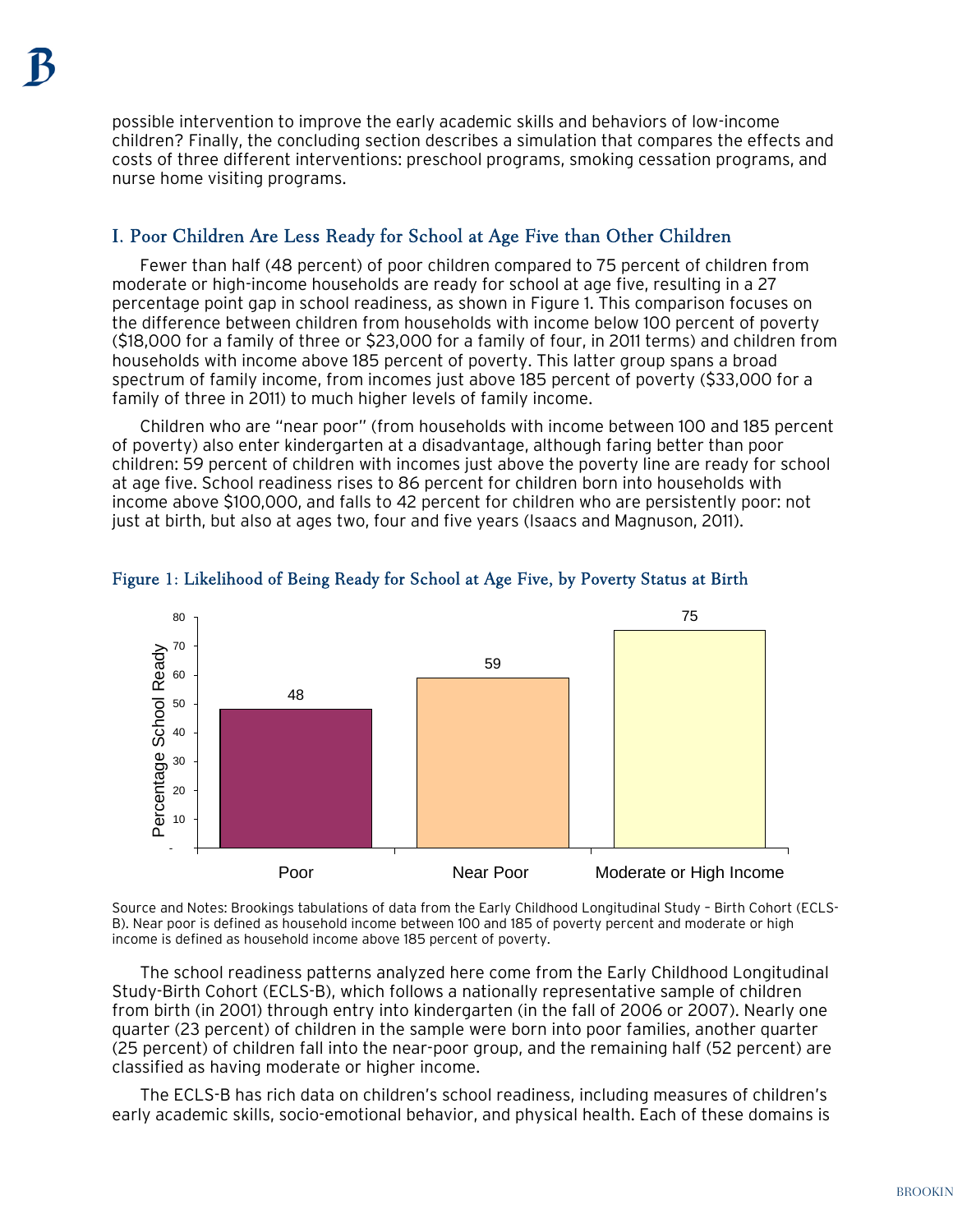important for later success and contributes to the school readiness measure used in this analysis. Specifically, school readiness is measured by combining direct assessments of early math skills and early reading skills with overall health status taken from parent surveys and two behavioral measures drawn from kindergarten teacher reports (learning-related behaviors, such as paying attention, and externalizing or problem behaviors, such as disrupting others). Children are rated as "school ready" provided they do not score "very low" on any of these underlying measures; "very low" is defined here as poor/fair on health, and more than one standard deviation below average on the academic and behavioral measures.

As shown in Figure 2, poor children are much more likely than other children to score very low on math and reading skills: three out of ten poor children (30 percent) score very low on early reading skills, compared to only 7 percent of children from moderate- or high-income families. Differences are smaller but still substantial on the behavioral and health measures. More than half (52 percent) of poor children score very low on at least one of the five measures, and so fail to be school ready, compared to one-quarter of children from moderateor high-income families.

### Figure 2: Likelihood of Scoring Very Low (Failing to Be School Ready) on Measures of School Readiness, by Poverty Status



 $\Box$  Poor  $\Box$  Near-Poor  $\Box$  Moderate or High Income

Source and Notes: Brookings tabulations of data from the Early Childhood Longitudinal Study – Birth Cohort (ECLS-B). Very low is defined as more than one standard deviation below average on the academic and behavioral measures and in poor/fair health on the physical health measure.

Poverty affects school-readiness across a wide range of populations. For example, poor whites are less school ready than moderate/higher income whites, and the same is true of blacks, Hispanics, children of married parents, children of unmarried parents, and children whose mothers have a high school degree or less (see Figure 3). In addition, poor children who attend preschool programs are less likely to be school ready than preschool attendees from more economically advantaged backgrounds. Children with college-educated mothers provide an exception to the general pattern: poor children whose mothers have a college degree or higher are as well-prepared for school as other children of college-educated mothers (but this small group represents only 2 percent of all poor children).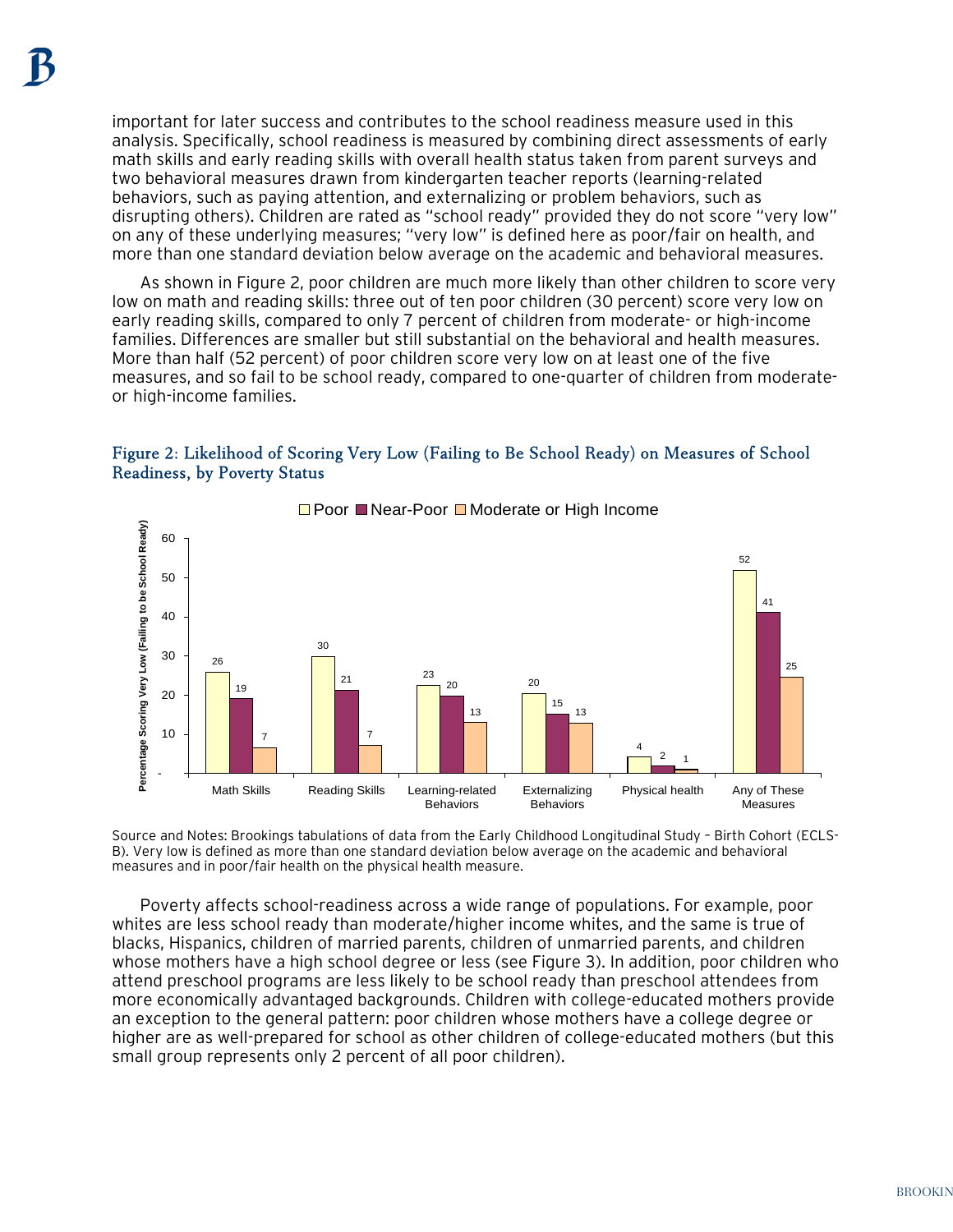# Selected Child and Family Characteristics



Source and Notes: Brookings tabulations of data from the Early Childhood Longitudinal Study-Birth Cohort (ECLS-B). Poor at birth is defined as household income less than 100 percent of poverty and moderate or high income is defined as household income at or above 185 percent of poverty. School readiness of near-poor children (incomes 100-185 percent) is not shown but generally lies between the two other groups.

## II. Why Are Poor Children Less Ready for School?

At the simplest level, there are two basic theories as to why poor children have worse outcomes than other children. Proponents of one view focus on the economic differences between poor families and other families, and argue that many of the negative outcomes observed in poor children and their families are a by-product of lack of financial resources. Another explanation is that it is not money itself, but the many parental characteristics that are associated with poverty that are harmful to children (Mayer, 1997). Analysis of these and other data suggests that both explanations play a role: poor children do worse in school partly because their families have fewer financial resources but also because their parents tend to have less education, higher rates of single and teen parenthood, poorer health, and other characteristics that place their children at risk for less successful outcomes.

There are several ways that family income can directly influence child development. From an economic perspective, families with lower incomes have less access to the resources needed for healthy development, such as nutritious meals, enriched home environments, highquality child care settings, and first-class health care resources (Becker, 1981). Poor children also may suffer from the negative effects of living in neighborhoods with more crime and air and noise pollution (Evans, 2004). From a psychological perspective, the stress of living in poverty has a profound effect on parents, contributing to depression, anxiety, and other forms of psychological stress that can negatively impact their interactions with children. Even when parental stress does not manifest itself in observed changes in mental health, it can contribute to a harsh and less supportive parenting style, according to a body of research dating back to the Great Depression (Mcloyd, 1990; Chase-Lansdale and Pittman, 2002).

While poverty may have myriad influences on family life, it also is true that poor families differ from other families across a range of characteristics, some of which may be independent of, or forerunners to, poverty status. As shown in Figure 4, many poor children live with unmarried parents who have not graduated from college and may not have completed high school. More than half of their mothers show moderate or severe signs of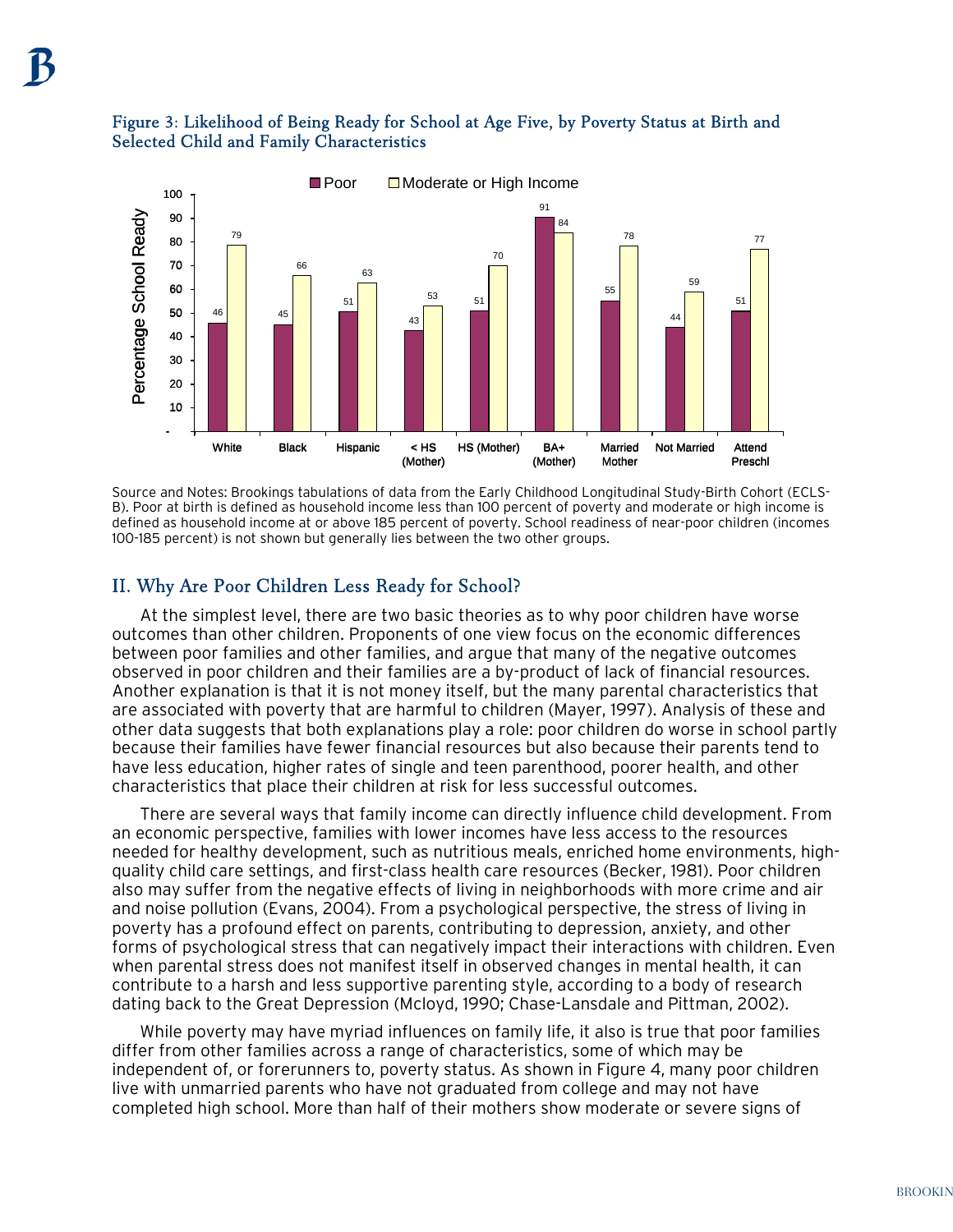depression, a depression rate nearly twice that of more affluent mothers. Poor children also are at higher risk of prenatal tobacco exposure and low birth weight, although these are relatively infrequent events (see Figure 4). In addition, in comparison to their wealthier counterparts, more poor children live with mothers who score low on providing cognitive stimulation (e.g., infrequently reading books, telling stories, singing songs) or score low on sensitivity, warmth, and general supportiveness during parent-child interactions (based on videotaped observations of the parent and child at age two).





Source and Notes: Brookings tabulations of data from the Early Childhood Longitudinal Study-Birth Cohort (ECLS-B). Poor at birth is defined as household income less than 100 percent of poverty and moderate or high income is defined as household income at or above 185 percent of poverty. Prevalence of characteristics among near-poor children (incomes 100-185 percent) is not shown but always lies between the two other groups for all characteristics shown in the figure.

With the range of differences shown in Figure 4, one might well expect that much of the "poverty gap" in school readiness is influenced by family characteristics rather than family income. In fact, the poverty-related gap in school readiness drops considerably, from 27 percentage points to 10 percentage points, if we add statistical controls for family demographics. It shrinks further, to 7 percentage points, after adjusting for other factors that are more prevalent in poor than in moderate and higher-income families, as shown in Figure 5.

The demographic controls in this analysis include the parents' level of education, marital status, and mother's age at birth, as well race/ethnicity, immigrant status, gender, and age in months. Parents' education is a large factor explaining why children from moderate and high income families enter school with higher reading and math skills—their parents are better educated. Children's early academic skills are higher, on average, when parents have more years of schooling, and this association persists even after controlling for parents' inherent abilities, according to evidence from welfare reform evaluations and sophisticated statistical analyses (Gennetian, Magnuson & Morris, 2008; Carneiro et al., 2007). In addition, the "education" effect also reflects underlying differences in parents' skills and preferences, which are often passed on to their children, by both inherited traits and upbringing.

The large number of poor children living with an unmarried mother also contributes to the poverty gap in school readiness. Children living with single and even cohabiting parents tend to have worse outcomes, particularly behavioral outcomes, than similar children living with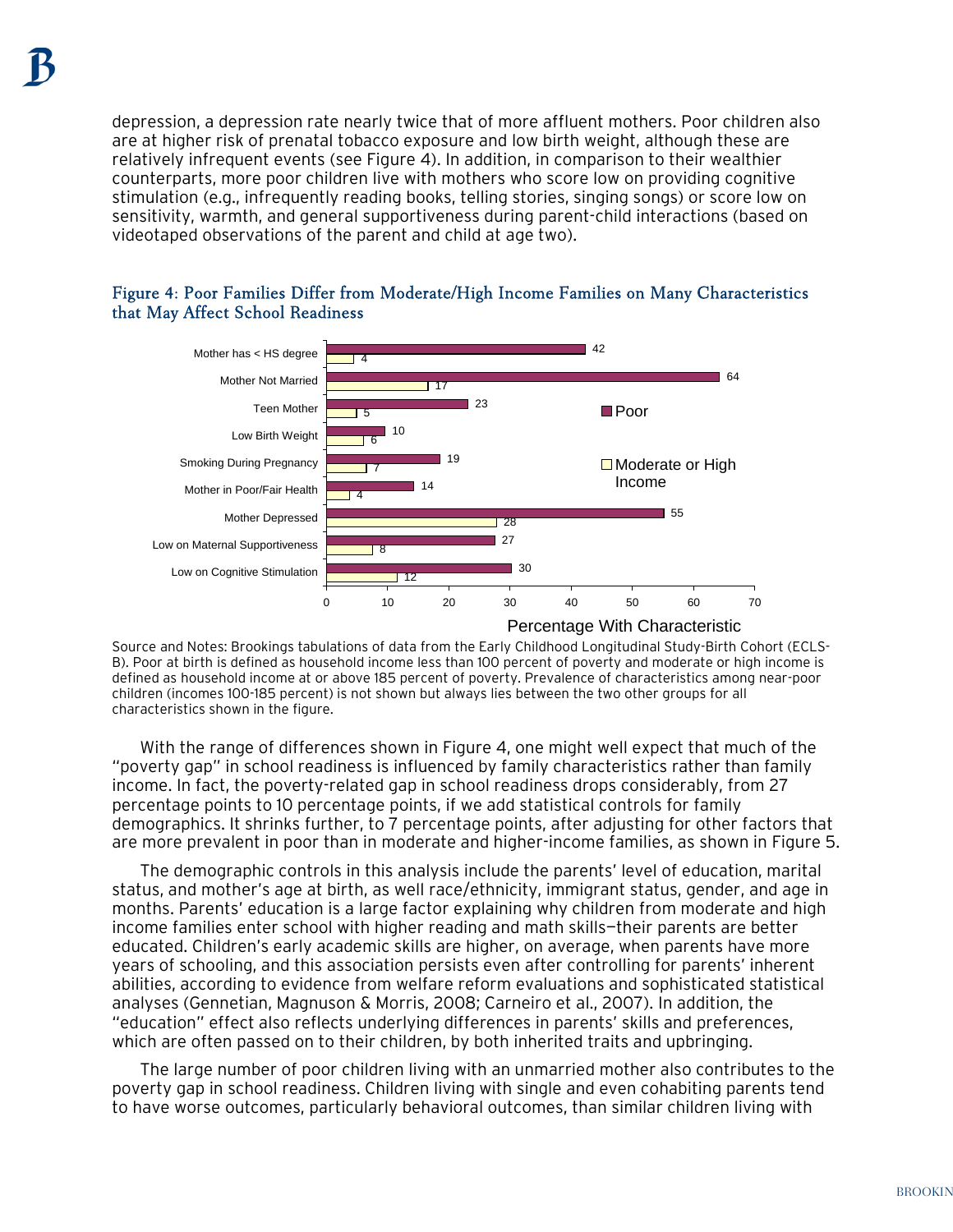married parents, according to several studies (Waldfogel, Craigie and Brooks-Gunn, 2010). Living with teen parents also may put children at additional risk, although researchers find little evidence regarding effects on early academic skills and mixed evidence regarding effects on behavioral outcomes (Levine et al., 2007).

The poverty gap is much smaller after controlling for demographic factors, but still substantial, in both statistical significance and policy relevance (10 percentage points). The gap shrinks further after adding controls for low birth weight and preschool attendance, two potential pathways for how poverty may affect children's development. Families with fewer economic resources may have less access to good health care or nutrition (which may show up in lower birth weight babies) and also may have decreased ability to send their children to preschool programs. In fact, although low birth weight and preschool participation exert independent effects on school readiness, they do not explain much of the remaining povertyrelated gap in school readiness, and the gap remains at 9 percentage points, even after adding controls for low birth weight and preschool attendance.



## Figure 5: School Readiness Gap (Poor vs. Moderate/High Income), Various Levels of Controls

Difference in Likelihood of Being School Ready (Poor vs. Moderate/High Income)

Source and Notes: Brookings analyses of data from the Early Childhood Longitudinal Study-Birth Cohort (ECLS-B). Poor is defined as household income less than 100 percent of poverty and moderate or high income is defined as household income at or above 185 percent of poverty. Demographics include parents' level of education, marital status, mother's age at birth and immigrant status, and child's gender, age in months and race/ethnicity. Parental health and behaviors include physical health, smoking during pregnancy, breastfeeding, depression, parenting behaviors (parental supportiveness and provision of cognitive stimulation) and maternal employment; the analysis also controls for use of non-parental care, and number of children and adults in the household.

The poverty gap reduces somewhat further, to 7 percentage points, in the full model, which adds additional controls for maternal health and behavior, specifically, measures of physical health, smoking during pregnancy, breastfeeding, depression, and parenting behaviors (parental supportiveness and provision of cognitive stimulation).

Parental health and behaviors play a complex role in the analysis. These may be caused, at least partially, by the parents' lack of financial resources: impoverished circumstances, overcrowded housing, and lack of access to good health care can result in health problems, higher levels of depression, and a harsher parenting style. On the other hand, a chronic physical or mental health condition can exist independent of poverty status, and may even be a cause, rather than a result of poverty (with poor health dragging down employment and earnings, and thus increasing chances of entering poverty).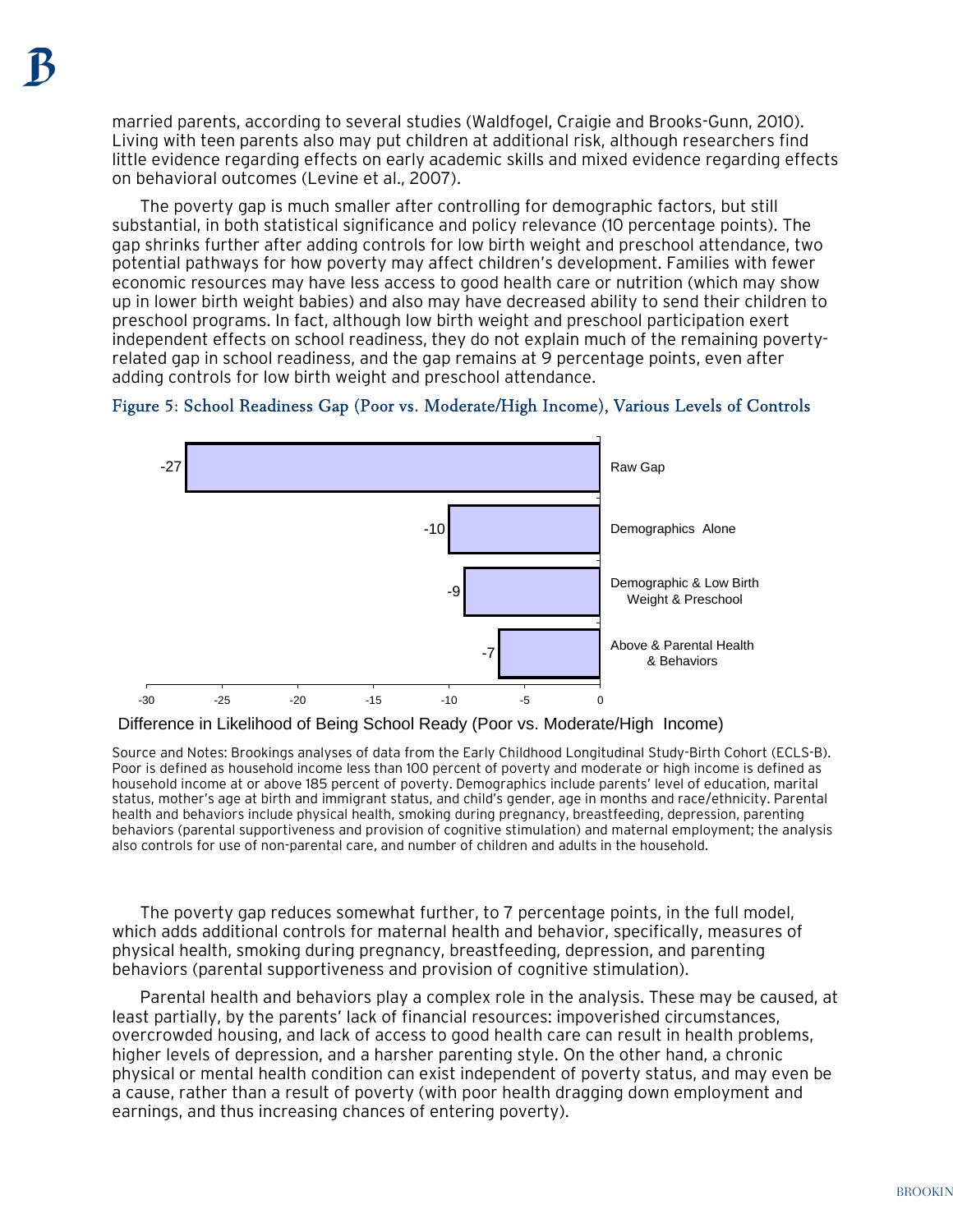$\overline{a}$ 

If one focuses on the ways that economic stress affects parents' health and their interactions with their children, one is likely to view these parental health and behavior measures as pathways or mediators through which the true underlying cause—poverty operates. Under this view, the 7 percentage-point estimate from full model, which includes controls for these factors, understates the extent to which poverty is a root cause of poor children's diminished school readiness. Alternatively, some might argue that parental education, marital status, health, and behaviors—rather than the amount of money families have to spend on their children-are the real causes of the diminished school readiness of poor children. Statistical analyses such as these cannot tell us which interpretation carries more weight. $<sup>1</sup>$  $<sup>1</sup>$  $<sup>1</sup>$ </sup>

The best evidence as to whether income has a causal effect on school readiness comes not from regression analyses, but from experimental programs, such as welfare-to-work experiments, where two otherwise identical groups of families with children receive different levels of income as a result of a policy intervention. An analysis of several such randomassignment experiments has found that children's math and reading skills were indeed improved by programs that increased parental income and employment, but not by programs that only increased employment (Duncan et al., 2011). In addition, a quasi-experimental study of varying child benefits in Canada found higher levels of child achievement (e.g., higher vocabulary scores) in children whose families received higher income supplements (Milligan and Stabile, 2008). These quasi-experimental studies provide convincing evidence that money matters, although it is not the only influence on young children's developmental outcomes.

## III. Multiple Targets of Opportunity for Addressing School Readiness of Poor Children

Poverty is one of multiple, inter-related influences on children's school readiness. This section considers influences other than money by first looking at simple differences across groups of children (see Figure 6), and then by examining which differences persist when adding statistical controls (see Figure 7). While the full model with statistical controls provides some guidance as to which factors contribute to children's school readiness, the model may overstate or understate the causal impacts of specific variables, and so it is important to compare estimates from the statistical model to the broader social science literature.

Girls are markedly more school ready than boys; the average 5-year old girl is 16 percentage points more likely to be school ready than the average boy (see Figure 6). The gender gap is largely independent of family background and remains at 14 percentage points even with statistical controls (see Figure 7). The gender difference in school readiness is driven by behavioral differences: girls score a half-standard deviation higher than boys on behavioral measures, on average. (See the appendix, Table A-1, for regression estimates for math, reading, learning-related behaviors, externalizing behaviors, and health, as well as overall school readiness.)

<span id="page-7-0"></span><sup>&</sup>lt;sup>1</sup> As a final note to Figure 5, the "unexplained portion of the poverty gap" could have been dropped even further, approaching zero, if the analysis had included an even richer set of mediators for the effects of poverty, such as the family's ownership of assets (e.g., home, savings account), material possessions (e.g., computer, car), food insecurity, housing conditions, and neighborhood crime and safety. When economists Waldfogel and Washbrook included such controls in their careful analysis of income-related gaps in children's school readiness, they found no significant residual gap in academic skills and behavioral outcomes between children from the bottom and the middle fifth of the income (Waldfogel and Washbrook, 2011).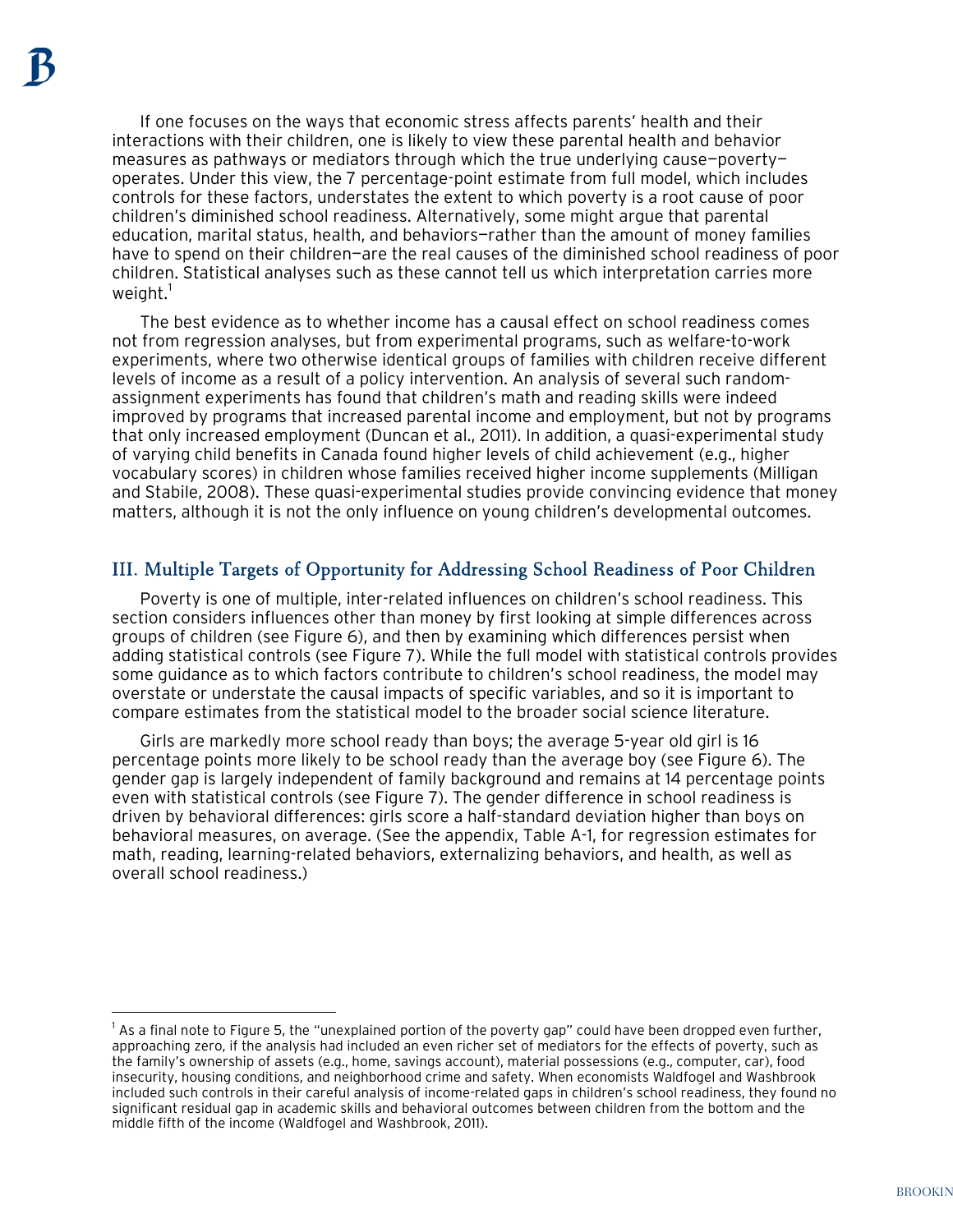## Figure 6: Various School Readiness Gaps (Before Controlling for Confounding Factors)



Source: Brookings analyses of data from the Early Childhood Longitudinal Study-Birth Cohort (ECLS-B)

Children of college-educated mothers and children attending preschool enter school with more skills than their counterparts without these advantages. The positive effects of these factors persist after adding controls, though the magnitude is smaller. The impact of attending preschool, for example, drops from 15 percentage points to 9 percentage points after accounting for family characteristics associated with selection into preschool. Randomassignment and regression-discontinuity studies have also found positive effects of preschool programs on various dimensions of school readiness, with the most extensive evidence and largest effects regarding pre-academic skills (Camilli et al., 2010; Isaacs, 2008).

Differences by race/ethnicity, immigrant status, family structure, maternal age at birth, and maternal physical health are initially large. For example, black and Hispanic children are less likely to be school ready than white children (by 15 to 17 percentage points) and children of married mothers are more likely to be school ready than children of unmarried mothers (by 22 percentage points). However, these differences reduce to insignificant levels after controlling for income and other confounding factors. In contrast, the effects of poverty remain significant in the full model, with poor children 7 percentage points less likely to be school ready, as already discussed.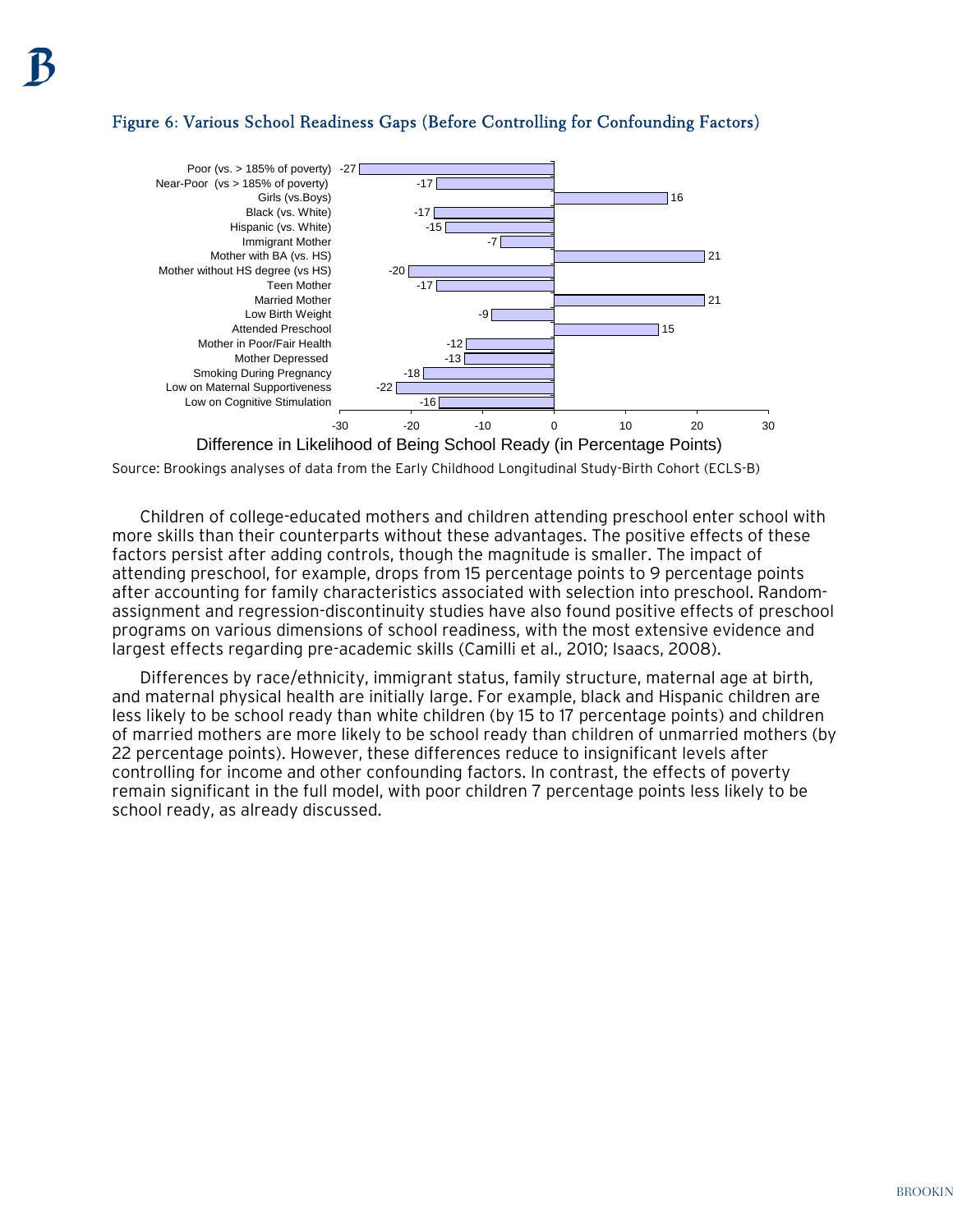#### Figure 7: School Readiness Gaps (Before and After Controlling for Confounding Factors)



Source and Notes: Brookings analyses of data from the Early Childhood Longitudinal Study-Birth Cohort (ECLS-B). Bars with numerical values represent characteristics that are statistically significant (at the 95 percent level, except for low birth weight and cognitive stimulation (90 percent level) and gender and preschool (99 percent level). Additional controls not shown in figure include paternal education, race (other), maternal employment, use of non-parental care, breastfeeding, child's age in months, number of children and adults in the household, and dummies for missing values on selected variables. Paternal education, children's age in months and use of preschool or center-based care before age 4 have statistically significant effects on school readiness (see appendix for more details).

In addition to poverty, a number of other risk factors have negative effects that persist after adding controls for other family characteristics. Prenatal exposure to tobacco and low birth weight have negative effects on school readiness, consistent with other literature (Wakschlag et al., 2002; Johnson and Schoeni, 2007). In addition, children are less likely to be school ready if their mothers showed signs of depression during early childhood, their mothers showed little supportiveness during video-taped observations of parent-child interactions, or their mothers reported that they read, sang, and told stories to their children infrequently.Again, these results are consistent with other studies, with parenting behaviors likely influenced by maternal depression, but also each variable—maternal depression and parenting behaviors—showing some degree of independent effects on child development (Kiernan and Huerta, 2008).

The dark bars in Figure 7 suggest multiple targets of opportunity for improving the school readiness of poor children. In addition to traditional policies aimed at expanding preschool participation or increasing family income, policy makers interested in improving children's school readiness might consider a more diverse set of interventions, such as smoking cessation programs targeted at pregnant women, health and nutrition policies designed to reduce low birth weight and other adverse pregnancy outcomes, parenting programs for lowincome parents of young children, mental health treatment options for mothers of young children, or policies to improve the educational attainment of low-income mothers.

#### IV. Comparison of Three Interventions to Improve School Readiness

The concluding section of this paper discusses three different possible interventions to improve school readiness: 1) expanding voluntary preschool programs to all poor four-year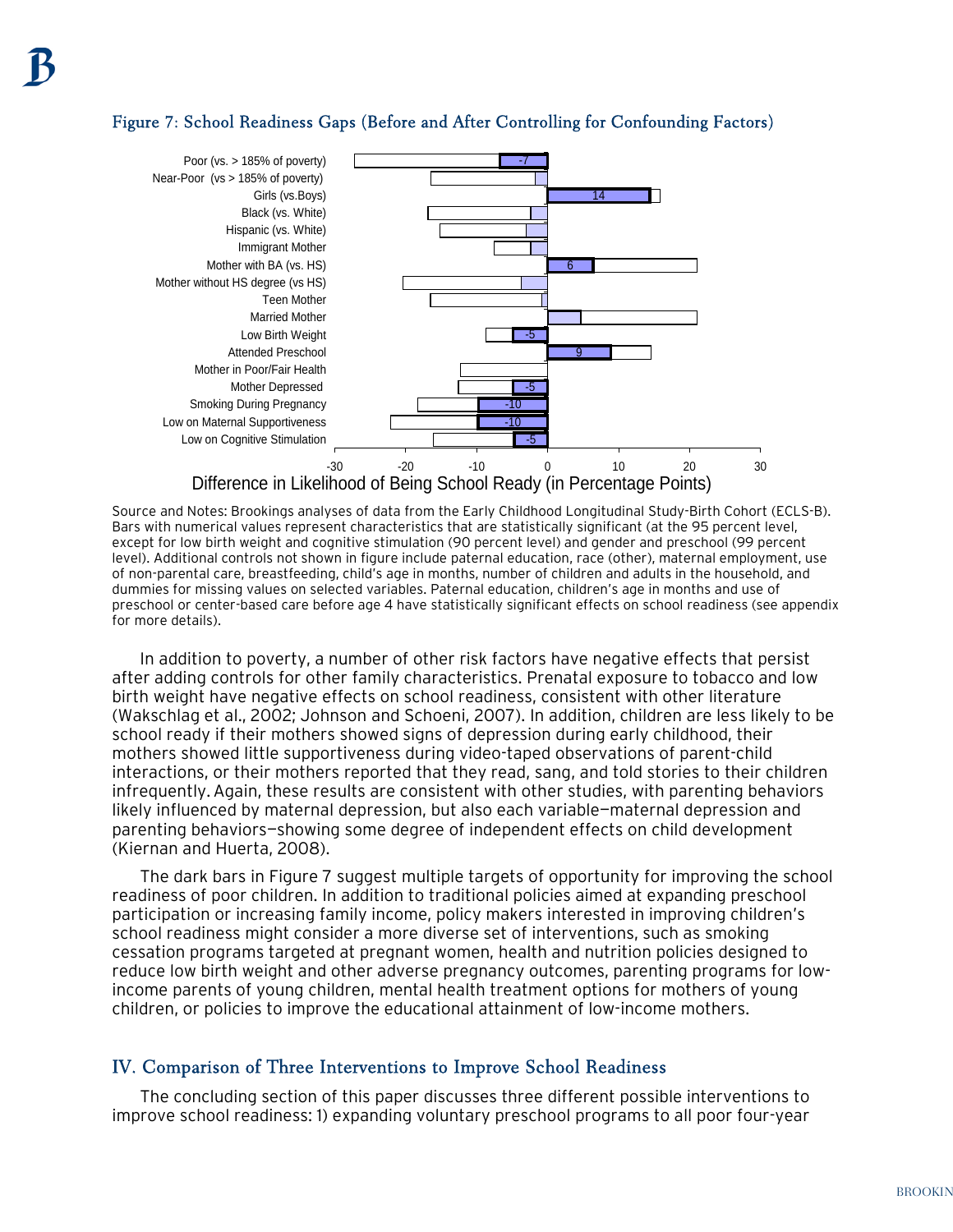olds not currently served, 2) providing smoking-cessation programs to all poor pregnant women who smoke, and 3) offering nurse home visiting programs to all first-time mothers with income below poverty. Preschool programs were selected because of the strength of the evidence demonstrating that such programs improve early math and reading skills. Smoking cessation programs targeted at pregnant women were selected because of the magnitude of the negative effects of prenatal exposure to tobacco on school readiness in this analysis (controlling for low birth weight), as well as additional effects through low birth weight. Nurse home visiting programs were selected because they address parenting behaviors, as well as maternal health during pregnancy. Each of these is discussed below, and then their effects on school readiness are compared through a simulation exercise. Finally, there is a brief discussion of policies to raise family incomes.

#### Preschool Programs

Children who attend some form of preschool program at age four are 9 percentage points more likely to be school ready than other children, according to the regression model summarized in Figure 6. This overall impact is driven by positive effects on early math and reading skills, and smaller, insignificant effects on behaviors (positive for learning-related behaviors and negative for problem behaviors), and no effect on health, according to the detailed analyses shown in the appendix (Table A-1).

These findings are largely consistent with the extensive literature on early childhood education, which finds strong positive impacts on early academic skills, and smaller, sometimes mixed, findings on behavioral measures. For example, a recent meta-analysis of studies of a diverse set of early childhood, center-based programs found an average effect size of 0.23 standard deviations on cognitive skills, and 0.15 standard deviations for socioemotional skills (Camilli et al., 2010). These effects are larger than those shown in Table A-1, suggesting that preschool programs may, in fact, have larger effects than the 9 percentage point difference used in the simulation exercise.

The effects of preschool program attendance vary, of course, depending on the particular program attended. Children "attending preschool" in the United States attend a diverse mix of programs, including public pre-kindergarten programs, Head Start programs, private nursery schools, and center-based child care settings. Quality varies considerably, both across and within these various types of settings. Substantial impacts have been found for certain model programs (e.g., Perry Preschool, Abecedarian, Chicago Public Schools), as well as some public pre-kindergarten programs. Impacts of Head Start on school readiness have been smaller, and prone to fade-out. Little is known about the effects of private nursery schools and centerbased child care settings, and the quality of these settings is quite uneven. The intervention simulated below will be an expansion of the existing mix of preschool programs, varying in both quality and setting.

#### Smoking Cessation Programs

Smoking cessation programs appear to be a promising intervention, given the strong negative effect of tobacco use during pregnancy seen in Figure 7 (a 10 percentage point reduction in school readiness of children of smokers, in addition to whatever effects may occur through the effect of smoking on low birth weight). As shown in the appendix, maternal smoking during pregnancy is strongly associated with only one domain, behavior problems, with no effects on math, reading, learning-related behaviors or physical health (after controlling for low birth weight). This finding is consistent with other research that finds children of smokers at risk for severe antisocial behavior (Wakcshlag et al., 2002). As a result, the positive effects of smoking cessation programs might not show up in school readiness measures that put more emphasis on academic skills. In addition, the causal connection between smoking and children's behaviors has not been conclusively established; smoking may simply signal the presence of another risk factor that might be associated with smoking during pregnancy and worse child outcomes at age five. However, because negative results of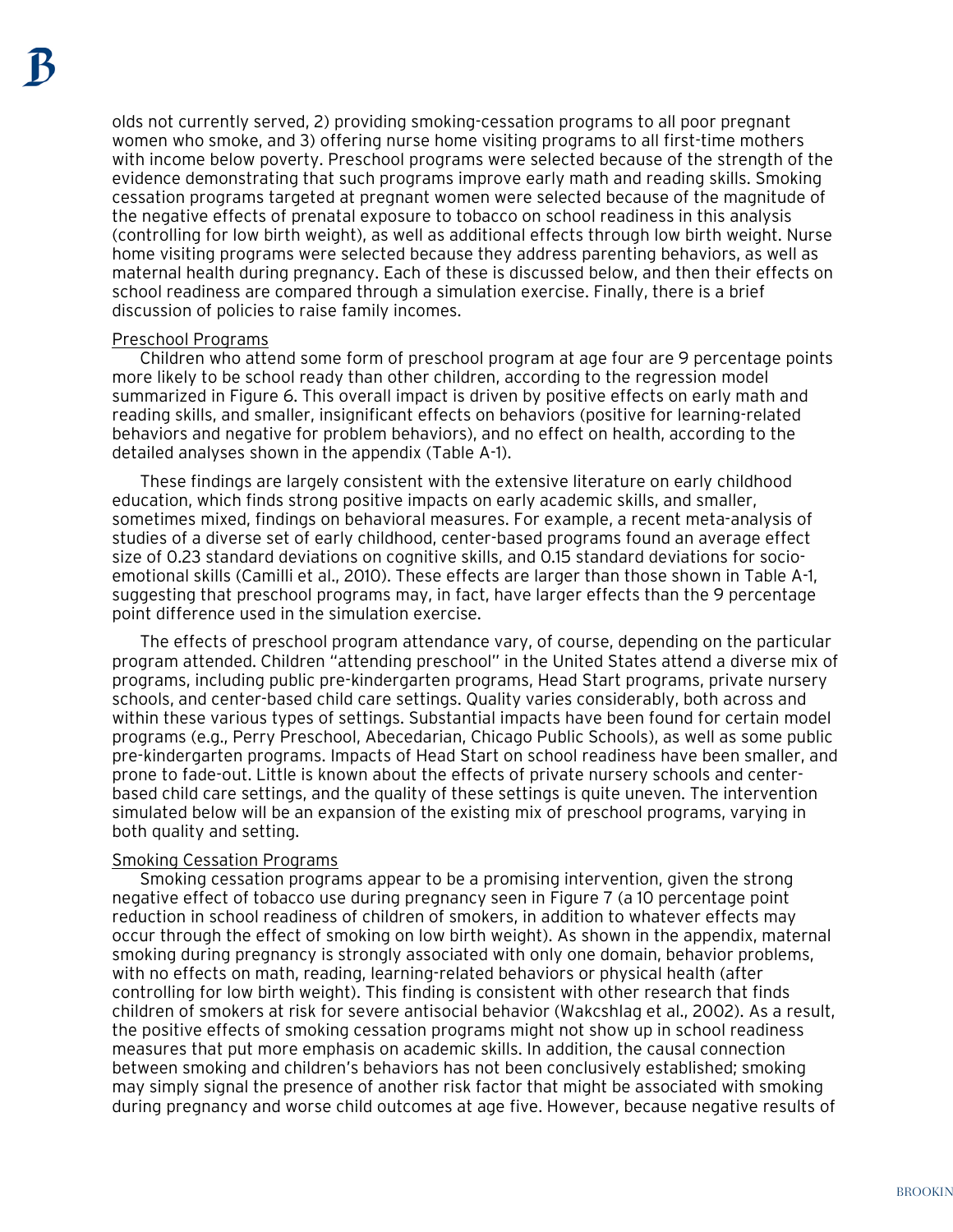smoking are found consistently across diverse settings and because biological evidence suggests that nicotine crosses the placental barrier and is associated with fetal neurotoxicity, reducing tobacco use during pregnancy remains an important target of intervention.

Interventions with pregnant smokers generally involve one-on-one counseling of pregnant women, sometimes supplemented with incentives, feedback about fetal health status, and medications or therapies to reduce nicotine cravings. Such programs have only limited success: reducing the number of women who continue smoking throughout their pregnancy by 6 out of 100 women, according to a Cochrane Collaboration review of 72 controlled trials (Lumley et al., 2010). These percentages are in comparison to women in the control group, who are generally exposed to advice to stop smoking and often quit on their own. A similar modest rate of success was reported by the U.S. Public Health Service, which reported that the abstention rate for pregnant smokers increased from 7.6 percent under "usual care" to 13.3 percent after psycho-social interventions (US HHS, 2008). Lumley and colleagues reported a roughly 15 percent reduction in low birth weight and pre-term births for infants born to treated mothers, leading the authors to recommend that smoking cessation programs be adopted in all maternity care settings.

#### Nurse Home Visiting

 $\overline{a}$ 

Nurse home visiting programs address a number of different risk factors identified in Figure 7 through one intervention. Under what is called the Nurse Family Partnership program, nurses visit low-income, first-time mothers in their homes during pregnancy and infancy, following a curriculum that attempts to reduce smoking and other unhealthy behaviors during pregnancy; improve birth outcomes (with specific attention to reducing preterm and low-birth weight births); provide coaching and teaching of parenting skills; and encourage mothers to focus on their own future, including setting education and career goals, planning any subsequent births, and building social supports. Nurse Family Partnership has had more documented success than other home visiting programs; some its success may be due to its attention to the prenatal period (clients are enrolled during the second trimester) and its focus on a particularly disadvantaged group (low-income, *first-time* mothers, many of whom are unmarried and/or teen parents). It is one of the program models eligible for funding under the new Maternal, Infant and Early Childhood Home Visiting Program.

While it does not have much effect on maternal education or depression, nurse home visiting has some success in reducing smoking during pregnancy, reducing pre-term and low birth weight births, and improving mother's observed responsiveness and sensitivity toward children in parent-child interactions.<sup>[2](#page-11-0)</sup> As a result of these and other changes, children of home-visited mothers show some signs of improved school readiness in the two most recent trials, including gains in early reading and math skills, as well as increases in executive functioning, a measure related to learning-related behaviors. However, these gains were only significant for about half the children in the programs, those children with "low-resource" mothers, defined as mothers scoring low in intelligence, mental health, or self-confidence.  $^3$  $^3$ 

<span id="page-11-0"></span><sup>&</sup>lt;sup>2</sup> The smoking effects were found in two of three random-control trials (and there were very few smokers in the third trial); the reduction in low birth was found in one trial, among younger mothers and smoking mothers; and the improvements in maternal sensitivity were found in all three samples (in full sample for two trials and in a subgroup of low resource mothers in the third trial). U.S. DHHS, 2011; Olds et al., 1986.

<span id="page-11-1"></span> $3$  The positive effects were found in Denver (observations at age four) and Memphis (observations at age six). The original study in Elmira, New York did not find many differences during early childhood, but it relied on IQ tests, rather than the newer measures of school readiness. It did find lower rates of juvenile delinquency at age fifteen, as well as lower rates of child abuse and neglect throughout childhood. U.S. DHHS, 2011; Olds et al., 1998.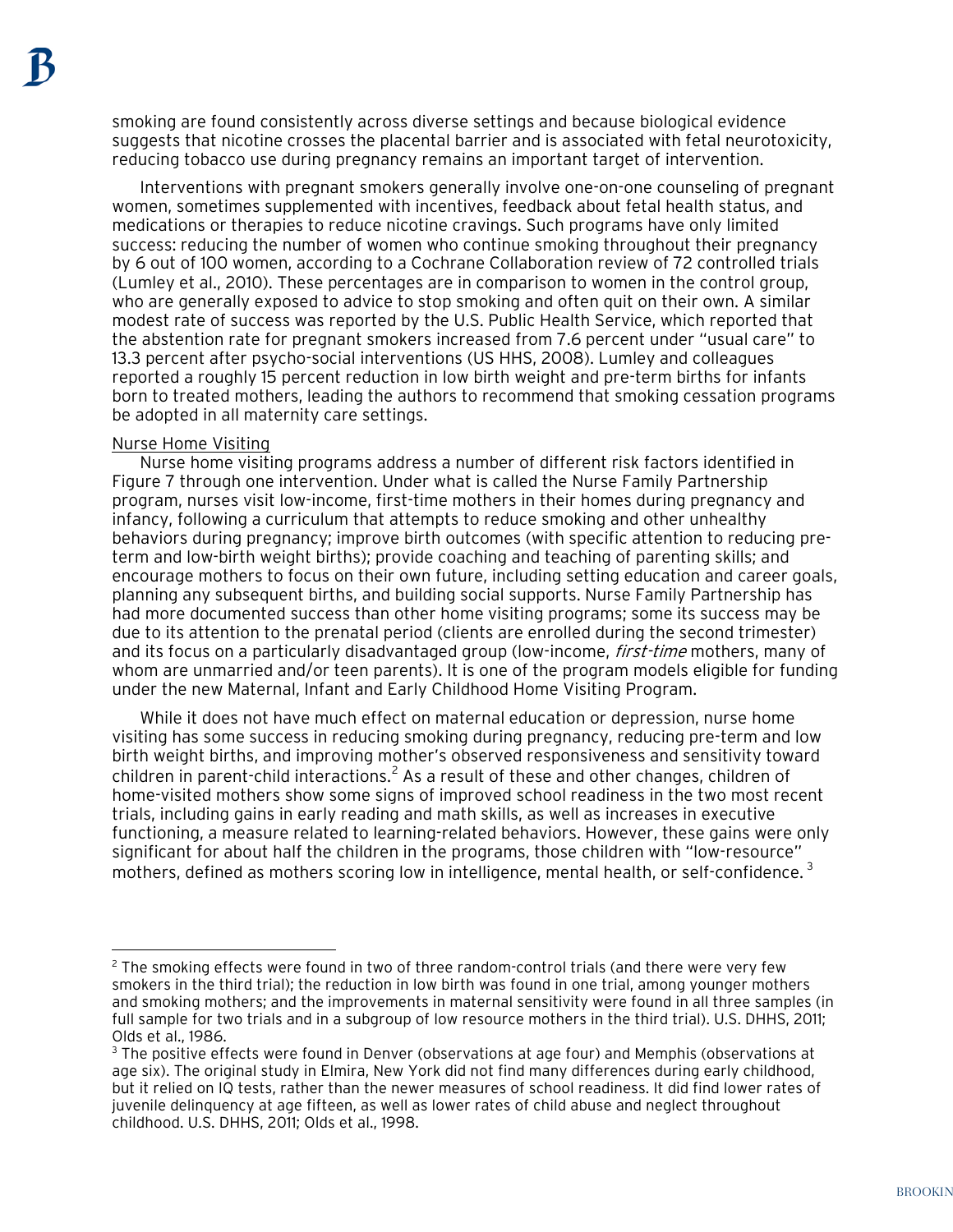#### Simulated Effects of Interventions

For each of these three interventions, I simulated possible effects on school readiness, using the estimates shown in Figure 7, combined with a number of different assumptions, as described below and summarized in Table 1. In brief, preschool programs offer the most promise for increasing children's school readiness, with more direct effects on school readiness at age five than nurse home visiting or smoking cessation programs.

|                                          |                               | Smoking                         | <b>Nurse Home</b>             |  |  |
|------------------------------------------|-------------------------------|---------------------------------|-------------------------------|--|--|
|                                          | Preschool                     | Cessation                       | Visiting                      |  |  |
|                                          | Programs                      | Programs                        | Programs                      |  |  |
| 1. Poor Population (single-year          |                               |                                 |                               |  |  |
| cohort)                                  | 23% of 4 million=920,000      |                                 |                               |  |  |
| 2. Treated Group                         | 221,000 <sup>a</sup>          | $184,00^{b}$                    | 128,000 <sup>c</sup>          |  |  |
|                                          |                               | Smokers who                     | Mothers with low              |  |  |
|                                          | All newly                     | quit due to                     | psychological                 |  |  |
| 3. Affected Group                        | enrolled<br>(100% of treated) | intervention<br>(6% of treated) | resources<br>(50% of treated) |  |  |
|                                          |                               |                                 |                               |  |  |
| 4. Increased Chances of Being            | 8.9% $^d$                     | 4.9-9.7% <sup>e</sup>           | $6.7\%$ <sup>f</sup>          |  |  |
| School Ready (for affected group)        |                               |                                 |                               |  |  |
| 5. Increased Chances of Being            |                               |                                 |                               |  |  |
| School Ready (for treated group)         |                               |                                 |                               |  |  |
| [row 4 x percentages in row 3]           | 8.9%                          | $0.3% -0.6%$                    | 3.4%                          |  |  |
| Additional information:                  |                               |                                 |                               |  |  |
| <b>Average Cost Per Treatment</b>        | \$7,400                       | \$350                           | \$7,200                       |  |  |
| Total Cost (in billions)                 |                               |                                 |                               |  |  |
| [row 2 x Average Costs]                  | 1.6                           | 0.1                             | 0.9                           |  |  |
| <b>Increased Chances of Being School</b> |                               |                                 |                               |  |  |
| Ready (across all poor children)         |                               |                                 |                               |  |  |
| [row 5*(row 2/row 1)]                    | 2.1%                          | 0.1%                            | 0.5%                          |  |  |
|                                          |                               |                                 | Child Abuse                   |  |  |
| Other Effects (in addition to effects    | Education                     | <b>Maternal Health</b>          | <b>Neonatal Costs</b>         |  |  |
| on school readiness)                     | Earnings                      | <b>Neonatal Costs</b>           | Juvenile Arrests              |  |  |

#### Table 1: Simulated Effects of Three Different Interventions

Note: a. The treated preschool population is 24% of all poor year-olds, assuming 66% already enrolled and 10% fail to enroll in a voluntary program. b. The treated population for smoking cessation programs is 20% of poor pregnant women initially smoking (building off the observed 18.5 percent still smoking in the third trimester and assuming a 7.6 percent rate of quitting under usual care). c. The treated population for nurse home visiting is 14% of poor mothers, assuming 30% of poor births are to first-time mothers, 50% of that 30% voluntarily enroll and 1% are already served. d. Estimate from Figure 7 (Table A-1). The 90% confidence interval around that estimate is 4.8 to 13.0%. e. The high estimate from Figure 7 (Table A-1); the low estimate assumes that quitting smoking before third trimester has only half the effect of not smoking at all during pregnancy. The 90% confidence interval around the high estimate is 4.4 to 15.0%. f. Simulated effect assuming math skills of children of low-resource mothers increase by 0.25 standard deviations, reading skills by 0.2 and learning-related behaviors by 0.25, as explained in the text and footnote 7.

Expanding preschool programs to all four-year old children who choose to participate is estimated to affect 221,000 children annually, or 24 percent of poor four-year olds. Other poor preschoolers already participate in preschool programs (66 percent) or are assumed not to participate under a voluntary program (10 percent). As already discussed, preschool attendance is estimated to increase the likelihood of school readiness by about 9 percentage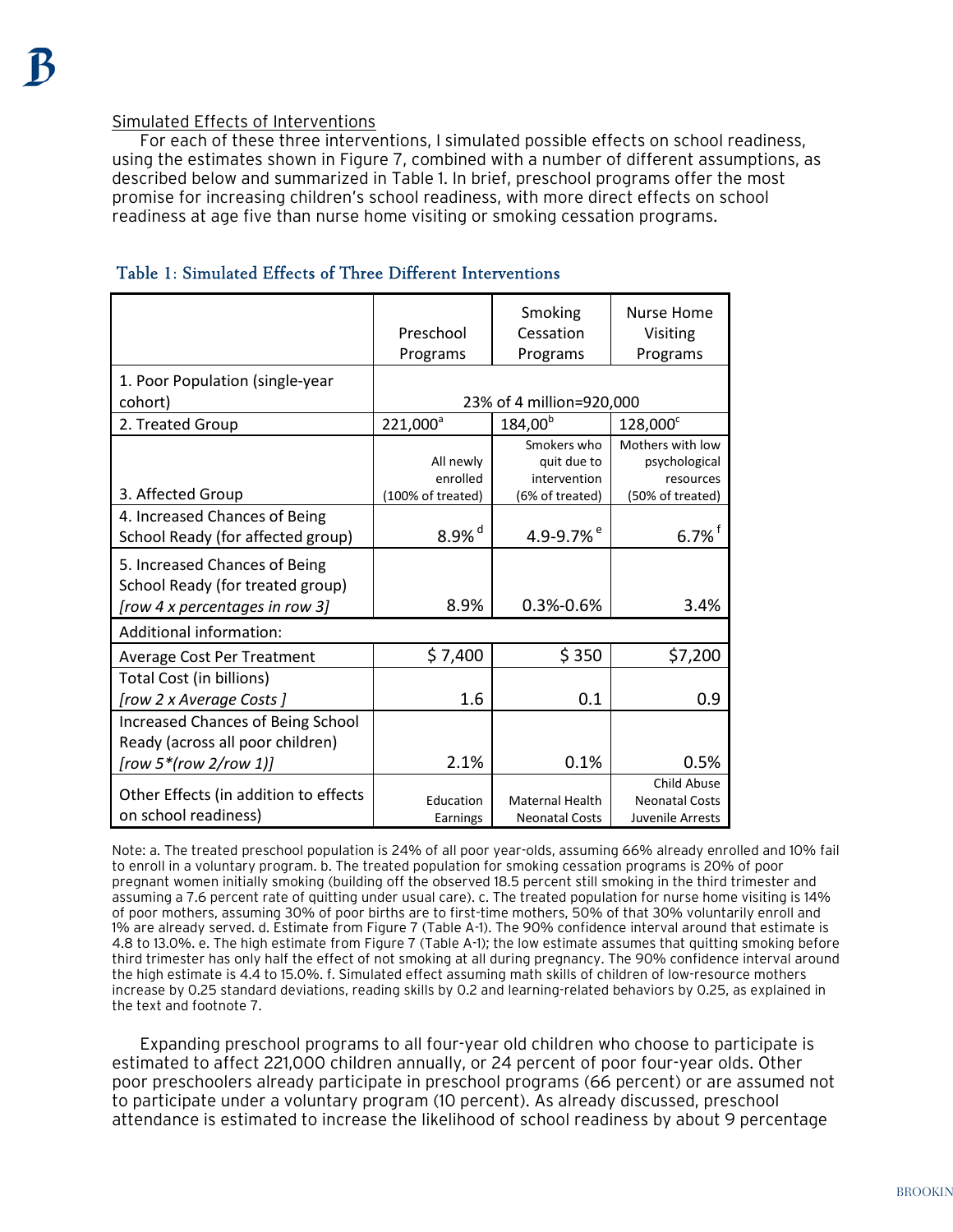$\overline{a}$ 

points for the affected group. $^4$  $^4$  Consistent with other research, this analysis suggests that preschool programs would have a substantial impact on the affected children, those newly enrolled in preschool. Note that this simple measure of school readiness probably understates the full benefits of preschool participation, because it ignores benefits for poor children who are just above the cut-off for school readiness, but still could benefit from seeing their math and reading skills increase with a year of preschool participation.

Providing smoking-cessation programs to all poor pregnant women could potentially affect as many as 184,000 pregnant smoking women and their infants per year. The results summarized in Figure 7 suggest large potential impacts; maternal smoking during pregnancy is associated with a 10 percent change in school readiness. However, mothers who quit smoking at some point during the pregnancy may not reap the full benefit of not smoking, and so the simulation includes an alternate low estimate of about 5 percent, assuming only half the full impact for mothers who quit during the pregnancy. Whether the impact is 5 or 10 points for those mothers who quit, the overall impact for all treated smokers is quite small, because children are not affected unless their mothers quit and, as noted above, only 6 out of 100 women enrolled in such programs quit as a result of the intervention. The total impact for children of smoking mothers thus falls to an 0.3 to 0.6 percentage point in school readiness (6 percent x 5-10 percent). While modest, these school readiness gains are in addition to the more obvious health gains for both mothers and infants. [5](#page-13-1)

Making nurse home visiting programs available to all first-time poor mothers would expand services to roughly 128,000 pregnant women, or 14 percent of all poor mothers. This estimate of the treated population assumes that first-time mothers represent 30 percent of all poor mothers (based on the ECLS-B data), that 50 percent of these mothers would participate, based on experience with existing programs, and that 1 percent of poor mothers already receive nurse home visiting services.

Unlike the first two simulations, the simulation of nurse home visiting impacts does not rely on estimates from Figure 7, because there is no variable for "participation in nurse home visiting" in the regression analysis. Instead, the simulation draws upon research from studies conducted in Denver and Memphis. Specifically, nurse home visiting programs are assumed to increase early reading skills by 0.2 standard deviations, early math skills by 0.25 standard deviations, and learning-related behaviors by 0.25 standard deviations—but only among children of low-resource mothers, with no observed effects on other children.<sup>[6](#page-13-2)</sup> Such increases would translate into a 6.7 percentage point increase in school readiness according to a

<span id="page-13-0"></span><sup>4</sup> The point estimate is actually 8.7 percentage points, as shown in Table A-1, with a 90 percent confidence interval ranging from 4.8 to 10.3 percentage points. This simulation uses the estimate for all children and assumes it applies to poor children. An alternate approach would be to re-estimate the model for the sample of poor children; the point estimate of preschool attendance was slightly higher (10.1 vs. 8.9) but the standard errors were also much higher, and so the simulations relied on the estimates for the full population.

<span id="page-13-1"></span><sup>&</sup>lt;sup>5</sup> This simulation ignores the potential positive effects of reducing cigarette intake, without quitting completely. It also ignores the indirect effects of smoking on school readiness operating *through* effects on low birth weight. The simulation originally included these additional indirect effects, but they were too small to change the final estimate and so were dropped.

<span id="page-13-2"></span><sup>6</sup> The early reading skill effect of 0.2 is based on averaging effect sizes for language development in Denver (0.31), receptive vocabulary (PPVT) in Memphis (0.21) and reading in Memphis (0.09), math skills were only measured in Memphis (where they were 0.25 for arithmetic and also 0.25 for composite of arithmetic and reading, and the 0.25 effect on learning-related behaviors was based on an average effects on executive functioning in Denver (0.49) and academic engagement in Memphis (0.02). These effects are for children of low-resource mothers; effects were much smaller for the full population. No effects were assumed for externalizing behaviors because the effect sizes in both Denver and Memphis were small, even for the children of low-resource mothers. (.03 and .09, respectively, according to the child behavior check list on externalizing behaviors). DHHS, 2011.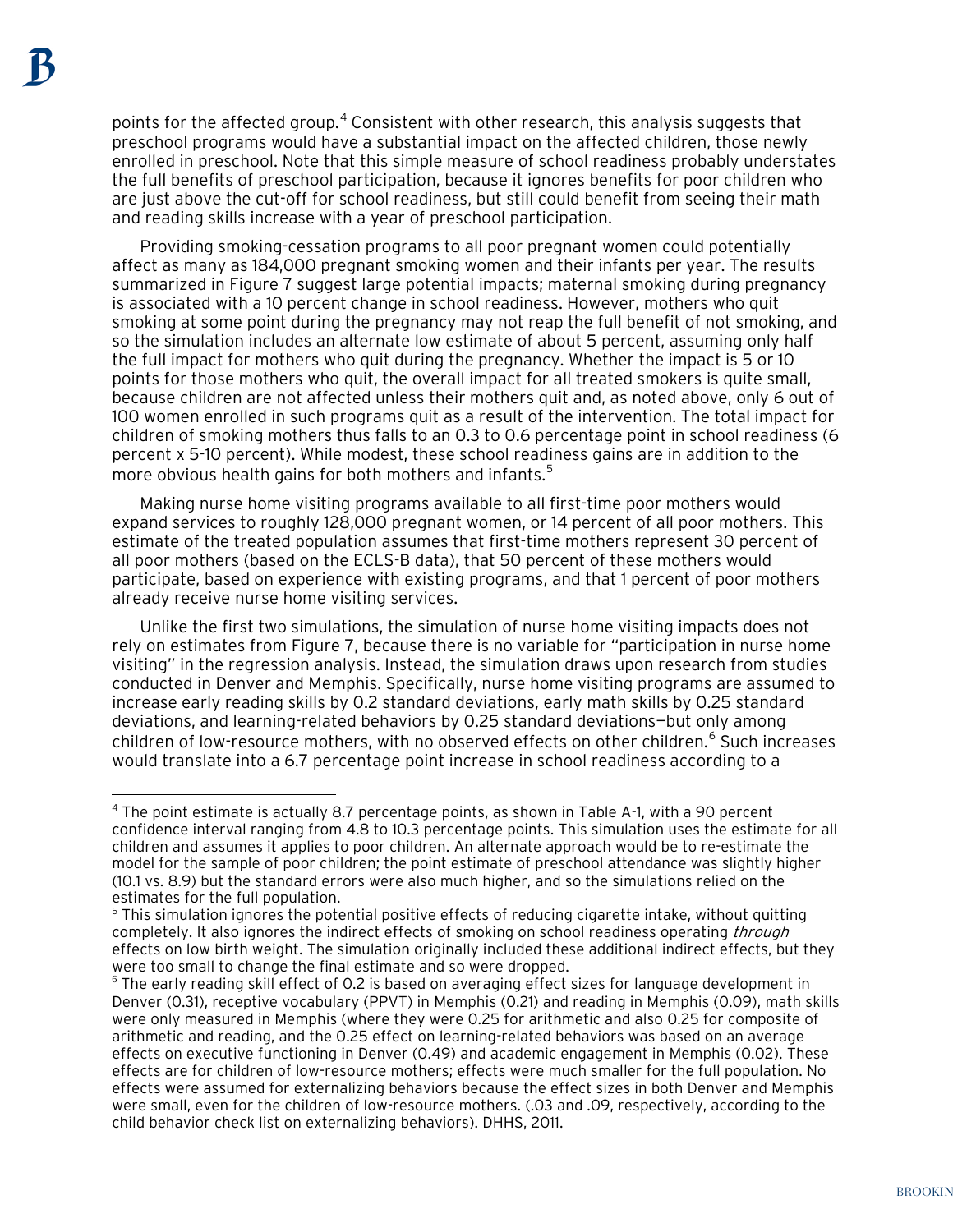$\overline{a}$ 

simulation that provided such increases to the sample of poor first-born children in the ECLS-B whose mothers were ever depressed (a proxy for mothers with low psychological resources). The effect would be half as large, only 3.4 percentage points, for the full treatment group, assuming that low resource mothers represent half of the poor mothers participating in the program.<sup>[7](#page-14-0)</sup> An alternate approach, which attempted to model the indirect effects of nurse family partnership *through* its effects on smoking, low birth weight and parenting behaviors found considerably smaller effects, 0.6 rather than 3.4 percentage points, but it was not used, because it required a much more extensive set of assumptions.<sup>[8](#page-14-1)</sup>

To sum up the simulations, preschool attendance is estimated to increase school readiness by about 9 percentage points for newly enrolled poor children, compared to an increase of about 3 percentage points in school readiness for children in nurse home visiting programs and 0.3 to 0.6 percentage points for children whose mothers are provided smoking cessation services. While these estimates are quite uncertain, they provide a rough sense of the differential effects of these three interventions.

Finally, the bottom half of Table 1 compares the costs and effects of the programs across the poverty population. Ball-park costs range from \$0.1 billion for smoking-cessation programs for all poor pregnant women (assuming costs of \$350 per woman) to \$1.6 billion for expanding preschool programs to 4-year olds not currently served (assuming costs of \$7,200 per child, or the average of costs for public pre-kindergarten programs and Head Start programs). Costs for nurse home visiting for all poor, first-time mothers choosing to participate are estimated as \$0.9 billion, assuming average annual costs of \$4,500 and average treatment length of 1.6 years.

The effects summarized above were for the treated groups (e.g., poor preschoolers newly enrolling in preschool programs, poor smoking mothers, etc.), which vary in size across the interventions. For an apples-to-apples comparison of total effects as compared to total costs, it is important to also look at effects across the full poverty population. Effects drop in size when spread across the untreated as well as the treated population, falling to 2.1 percentage points for preschool programs, 0.1 percentage points for smoking programs (the rounded estimate for both the low and high estimates), and 0.5 percentage points for nurse home visiting programs.

It may not be surprising that preschool programs—provided to four year olds and often with the express purpose of preparing children for school—have the highest effects on school readiness, whether measured for the treated group or the full poverty population. Smokingcessation programs are primarily undertaken to improve maternal and fetal health. This analysis has highlighted the fact that such programs can have additional effects on school readiness—particularly by reducing the number of children with severe antisocial programs but that is not the main rationale for their adoption. Nurse home visiting programs also have a strong focus on maternal and child health, including child abuse and neglect. However, they

<span id="page-14-0"></span> $7$  Low-resource mothers represented half of the mothers in Memphis, and 40 percent of mothers in Denver. Note that the programs served near-poor as well as poor mothers, and so might have served a slightly less disadvantaged population than the population in these simulations. Olds, Kitzman et al., 2004; and Olds, Robinson et al., 2004.

<span id="page-14-1"></span> $8$  The alternate approach required making assumptions such as the following: NFP reduces smoking by 6 percent, as in smoking cessation programs, NFP reduces low birth weight by 10 percent, based on the author's manipulation of data reported from the trials, and NFP reduces the incidence of lowsupportiveness among parents by 10 percent, a fairly arbitrary assumption. These assumptions, combined with estimates from Figure 7, resulted in an overall effect of 0.6 percentage points on those who are home visited, considerably below the 3.4 percent estimate eventually used. The alternate estimate may be low because it ignores effects on non-smokers who had children of normal birth weight and have more normal rates of maternal supportiveness. The difference in estimates also highlights the uncertainty of these simulations, particularly for nurse home visiting programs.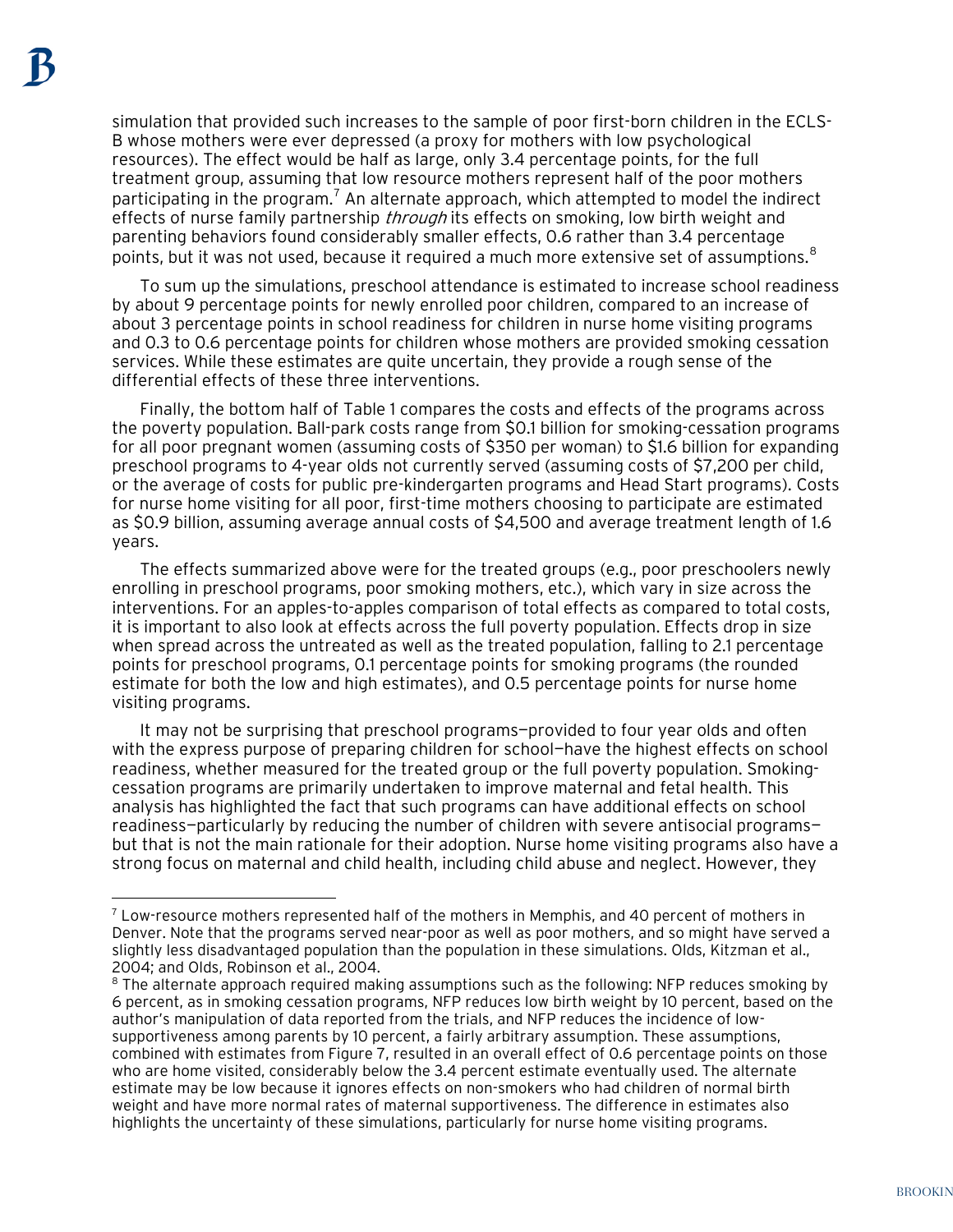also have been promoted for their ability to improve overall child development, including school readiness, even though home visits stop on the child's second birthday. This simulation suggests that home visiting programs do indeed have some effects on school readiness, though not as large as effects from center-based preschool programs.

A fourth intervention, not directly modeled here, would be to provide families with sufficient income to raise them out of poverty. Moving families out of poverty and into moderate-income status would be fairly costly. For a family of three, there is a gap of more than \$15,000 between being in poverty (household income less than \$18,000) and having income above 185 percent of poverty (greater than \$33,000 in household income). However, if poor families were to experience this substantial increase in income, their children's likelihood of being school ready is estimated to increase by 10 percentage points (using the middle estimate from Figure 5, controlling for demographics, but not for factors that may be influenced by poverty).

Smaller increases in family income also would improve poor children's school readiness. The quasi-experimental evidence discussed earlier suggests that a \$1,000 increase in family income, sustained over two to five years, would result in a 0.06 to 0.07 standard deviation increase in early academic skills (Duncan et al., 2011; Milligan and Stabile, 2008). In an earlier analysis of the ECLS-B data used in this paper, Isaacs and Magnuson (2011) estimated that a \$1,000 increase in annual household income during early childhood was associated with about a 1 percentage point increase in the probability that very low-income child would be school ready (using the same school readiness measure as in this analysis).  $9$  Such an increase would cost roughly \$5,000 over the first five years of life plus additional costs for administration. Program costs might be lower or higher, depending on whether the program encouraged or discouraged higher earnings among parents. Possible interventions to supplement family income, while at the same time encouraging parents to increase their earnings, include welfare reform programs that contain include earnings supplements and targeted expansions of the Earned Income Tax Credit.

#### **Conclusion**

 $\overline{a}$ 

This paper examined children's readiness for school at age five and found a 27 percentage point gap in school readiness between poor children and moderate/high income children. The data presented show that it is not poverty alone that places poor children at risk, but also the fact that their parents have low levels of education, higher rates of smoking, higher rates of depression, and lower parenting skills than children from moderate- and high-income families. These findings suggest a diverse set of policy interventions that might improve children's school readiness, ranging from smoking cessation programs for pregnant women, parenting programs, treatments for maternal depression, and policies to improve the educational attainment of low-income mothers, to income support programs and expansion of preschool programs. A simple comparison of the simulated effects of three interventions—preschool programs, smoking cessation programs, and nurse home visiting programs—suggests that the traditional approach of preschool expansion has the most promise for increasing the school readiness of poor children.

<span id="page-15-0"></span> $9$  Specifically, Isaacs and Magnuson estimate a 0.7 percentage point increase in the likelihood of school readiness for children from families whose annual household income during early childhood averaged \$8,100, before the \$1,000 increase. Note that family income had considerably smaller effects on reading and math skills in the Isaacs and Magnuson analysis than suggested by the quasi-experimental findings, suggesting that this estimate may be quite conservative.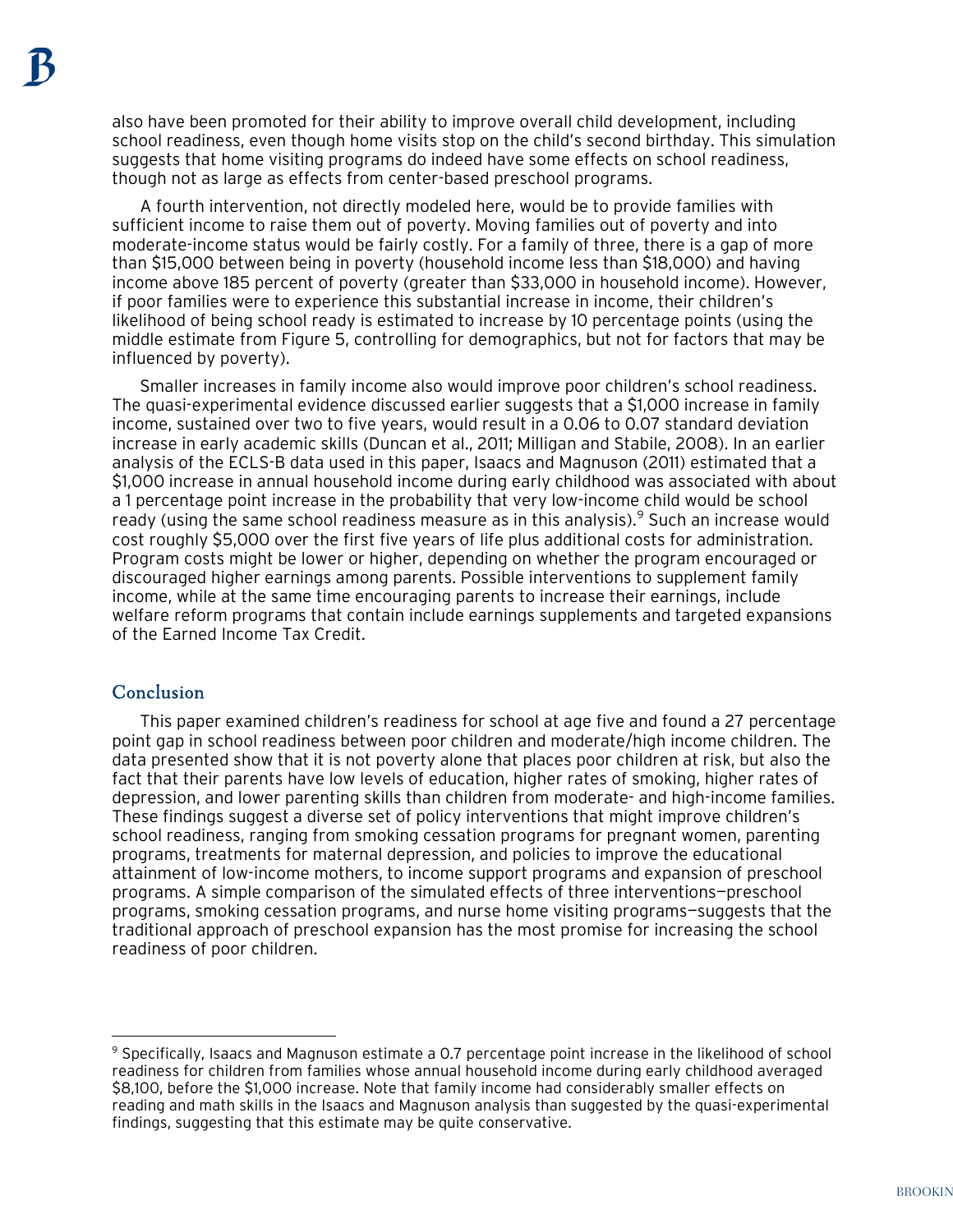## Appendix

Data for this analysis are taken from the Department of Education's Early Childhood Longitudinal Study-Birth Cohort (ECLS-B). Assessments were conducted when the children were 9 months old, 2 years old, 4 years old, and when they entered kindergarten (either fall 2006 or fall 2007). The analysis file consists of 4,300 children with complete data on the five school readiness measures and certain key descriptive measures. The analysis was conducted using weights developed by NCES to correct for attrition and sampling design.

## Measurement of School Readiness

Children were rated school ready as long as they scored no more than one standard deviation below average on measures of early math skills, early reading skills, learning-related behaviors and externalizing behaviors, provided they also had a health status of good, very good or excellent (rather than poor or fair). The five underlying measures were operationalized as follows:

- The math assessment is based on an Item Response Theory (IRT) instrument that includes questions regarding number sense, properties, and operations; measurement; geometry and spatial sense; data analysis, statistics, and probability; and patterns, algebra, and functions. The math score was standardized to have a mean of zero and standard deviation of one across children in the sample.
- The reading assessment was derived in a similar manner, based on questions regarding basic/phonological skills, initial understanding, developing interpretation, demonstrating a critical stance, and vocabulary.
- The attention/learning-related behaviors measure reflects kindergarten teacher responses to seven questions assessing behaviors such as a child's ability to concentrate, work independently, and work until finished, as well as a child's eagerness to learn. It was standardized in the same way as the math measure.
- The externalizing problem behaviors measure, also based on teacher reports, was drawn from six questions about whether or not a child acts impulsively, disrupts others, is overly active, is physically aggressive, annoys other children, and has temper tantrums. It was reverse coded (and standardized) so that a higher score indicates a better outcome, consistent with the other measures.
- The physical health measure is based on parents' rating of the child's overall health, from a scale of one to five. The health variable was then dichotomized into either poor/fair health or good/very good/excellent health.

## Independent Variables

Other key variables are measured as follows:

- Children's poverty status is measured near birth, based on cash income received by household members over the past twelve months, as reported in a parent survey conducted when the infant is about nine months. Children are classified as poor if income is below 100 percent of poverty, near-poor if income is between 100 and 185 percent of poverty and moderate/high income if income is greater than or equal to 185 percent of poverty.
- Maternal education was collapsed into three variables: Less than high school; High school graduate; College degree, based on the 9-month parent survey. Father's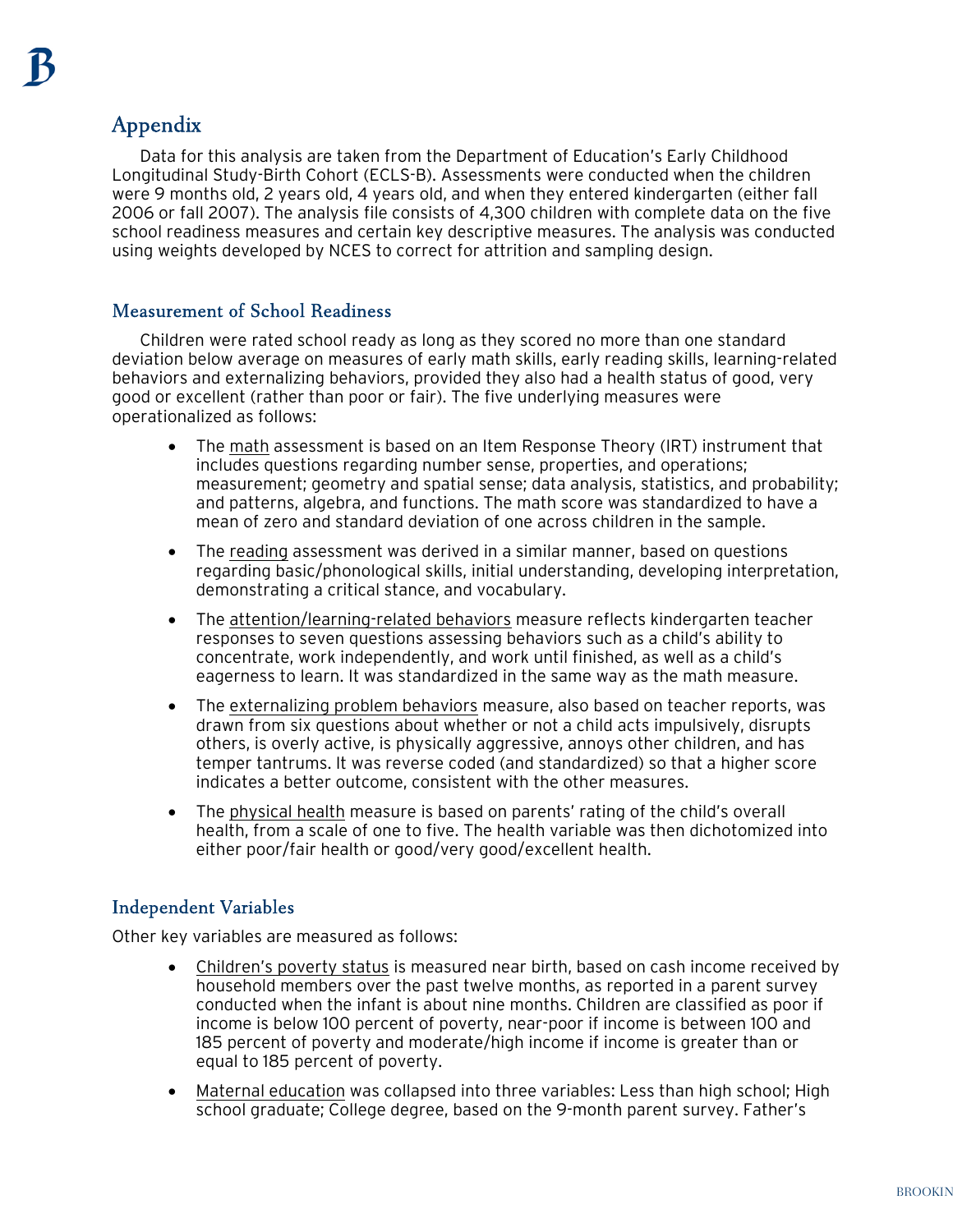education was measured the same way, with a dummy variable for when the father's data was missing.

- Marital Status is based on marital status at birth, and is dichotomized as married mothers compared to unmarried mothers (single or cohabiting).
- Teen Parent was coded as 1 if the mother was less than 20 at the time of birth.
- Race/Ethnicity was coded as Non-Hispanic White, Non-Hispanic Black, Hispanic, and Other (Asian, Mixed or other). Findings for other race are not included in the summary figures but are shown in the full regressions in Table A-2.
- Immigrant Mother was coded 1 if the mother was foreign-born.
- Low Birth Weight was coded 1 if the child's birth weight was less than 5.5 pounds or 2500 grams.
- Preschool Attendance was coded 1 if the child attended Head Start, a nursery school or pre-kindergarten program, or any form of center-based child care at age four.
- Maternal Health was dichotomized as poor/fair vs. good/very good/excellent health, measured at 9 months.
- Moderate or Severe Depression was based on the CES-D depression scale, with score "1" if scored a 10 or higher at ages 9 months, 4 years or 5 years
- Smoking during Pregnancy was coded 1 if mother said yes to a question about smoking during the third trimester.
- Low in Maternal Supportiveness was coded 1 if the mother scored below 3.5 on a 7point index measuring parental sensitivity, parental regard, and appropriateness of parental cognitive stimulation during a videotaped parent-child observation at age two (the Two Bag test). Fifteen percent of the sample with data on this measure received this low score.
- Low in Cognitive Stimulation was coded 1 if the mother scored 7 or lower in a 12 point scale measuring frequency of reading out loud, telling stories or singing to children, based on parents' reports at age two; this represented 18 percent of the sample.
- Breastfeeding was coded 1 if mother breastfed at any time in first 9 months

The regression analysis also has variables for mother's employment, operationalized as three dummy variables for whether a child's mother has ever worked (reporting having worked in the past week at any of the four waves of the survey); whether she has ever worked full time (reporting having worked at least 30 hours in the past week at any of the waves; and whether she worked full time when the child was an infant (reporting having worked at least 30 hours in the past week at the nine-month wave). It also controls for non-parental care with three variables, one for whether the child was ever in non-relative care, one for whether the child was ever in relative care, and one for whether the child was ever in center-based care before age four. Since data were collected when children were two and four but not three, the "ever in center care before age four" variable misses some center-based experiences that may have occurred between the age two and age four survey waves. Finally, there are also controls for the number of adults and the number of children in the household as well as the child's birth month, from January-December 2001.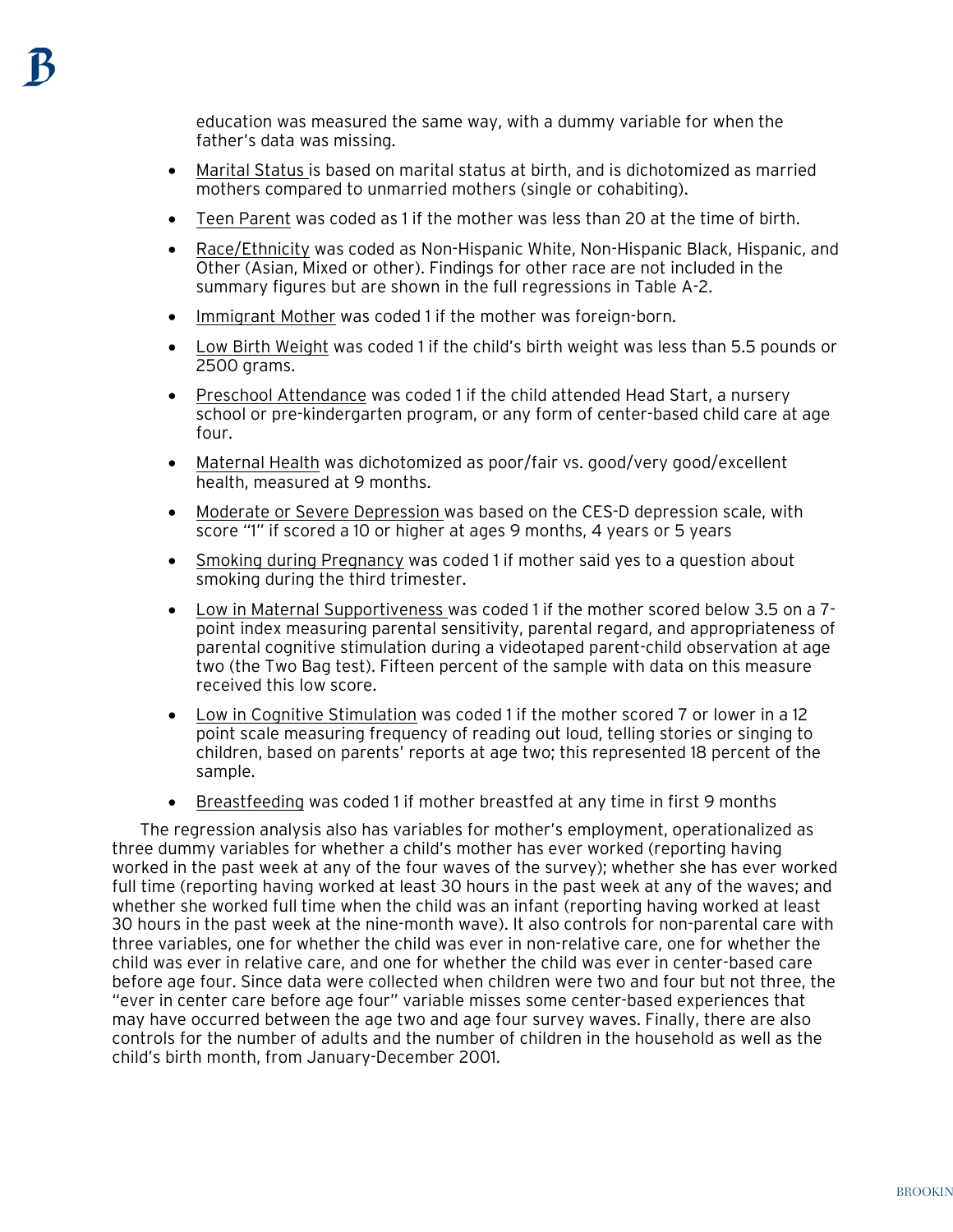## Regression Results

Results from the regression analyses are shown in Table A-1. The School Readiness and Health models are linear probability models estimating the change in percentage points that a child will be school ready (or in good/very good/excellent health. For example, a coefficient of -0.67 in the School Readiness model means that children in poverty a 6.7 percentage points less likely to be school ready than children from moderate/high income households, after controlling for other characteristics. The Math, Reading, Learning-Related Behaviors and Externalizing Behaviors variable are measured continuously, as Z-scores with a mean of 0 and a standard deviation of 1. For example, a coefficient of -.286 in the Math model means that children in poverty score -.286 standard deviations lower than children from moderate/high income households, all other things held constant.

## **Table A-1: Coefficients on Regression Analyses**

|                                 | <b>School</b><br>Ready | Math        | Reading    | Learning-<br>Related<br><b>Behavior</b> | External-<br>izing<br>Behavior | <b>Health</b> |
|---------------------------------|------------------------|-------------|------------|-----------------------------------------|--------------------------------|---------------|
| Poor (vs. > 185%)               | $-067**$               | $-.286***$  | $-.276***$ | $-.129*$                                | $-061$                         | $-.001$       |
|                                 | (.031)                 | (.049)      | (.052)     | (.073)                                  | (.071)                         | (.010)        |
| Near-Poor (vs. >185%)           | $-0.018$               | $-129**$    | $-137**$   | $-0.031$                                | .003                           | .011          |
|                                 | (.030)                 | (.046)      | (.051)     | (.062)                                  | (.056)                         | (.007)        |
| Mother BA or More (vs HS)       | $.064**$               | $.218***$   | $.189***$  | $.137***$                               | $.129**$                       | .005          |
|                                 | (.025)                 | (.042)      | (.047)     | (.061)                                  | (.043)                         | (.004)        |
| Mother Less than High School    | $-0.037$               | $-.203***$  | $-.170***$ | .059                                    | .034                           | $-0.013$      |
|                                 | (.037)                 | (.037)      | (.039)     | (.065)                                  | (.070)                         | (.009)        |
| Father BA or More (vs. HS)      | $.082***$              | $.239***$   | .206***    | $.141**$                                | $.088*$                        | .004          |
|                                 | (.024)                 | (.051)      | (.060)     | (.056)                                  | (.046)                         | (.004)        |
| Father Less than High School    | $-.077**$              | $-.126**$   | $-0.150**$ | $-0.022$                                | $-0.049$                       | $-0.012$      |
|                                 | (.033)                 | (.058)      | (.055)     | (.069)                                  | (.077)                         | (.011)        |
| <b>Father Education Missing</b> | $-0.48$                | $-144**$    | $-.126*$   | $-079$                                  | $-.120*$                       | .008          |
|                                 | (.041)                 | (.067)      | (.065)     | (.077)                                  | (.069)                         | (.009)        |
| Married                         | .047                   | .048        | $.110**$   | $.129*$                                 | .091                           | $-.001$       |
|                                 | (.036)                 | (.049)      | (.051)     | (.076)                                  | (.078)                         | (.008)        |
| <b>Teenage Mother</b>           | $-0.008$               | .049        | .017       | $-0.039$                                | $-0.165**$                     | .004          |
|                                 | (.035)                 | (.061)      | (.069)     | (.075)                                  | (.073)                         | (.007)        |
| Female                          | $.144***$              | .042        | $.140***$  | .471***                                 | $.514***$                      | $-.007*$      |
|                                 | (.018)                 | (.028)      | (.031)     | (.037)                                  | (.035)                         | (.004)        |
| Black (vs. White)               | $-0.024$               | $-.146**$   | $.085*$    | .015                                    | $-0.058$                       | $-0.023**$    |
|                                 | (.029)                 | (.056)      | (.047)     | (.070)                                  | (.072)                         | (.009)        |
| Hispanic (vs. White)            | $-0.030$               | $-0.188***$ | $-069$     | $-0.022$                                | .050                           | $-0.023**$    |
|                                 | (.029)                 | (.051)      | (.052)     | (.053)                                  | (.058)                         | (.007)        |
| Other Race (vs. White)          | .033                   | $-0.01$     | .102       | .015                                    | .052                           | $-.007$       |
|                                 | (.031)                 | (.064)      | (.071)     | (.053)                                  | (.077)                         | (.005)        |
| Immigrant Mother                | $-0.024$               | .015        | .025       | .004                                    | .004                           | $-0.005$      |
|                                 | (.028)                 | (.053)      | (.061)     | (.069)                                  | (.057)                         | (.008)        |

(Continued on next page)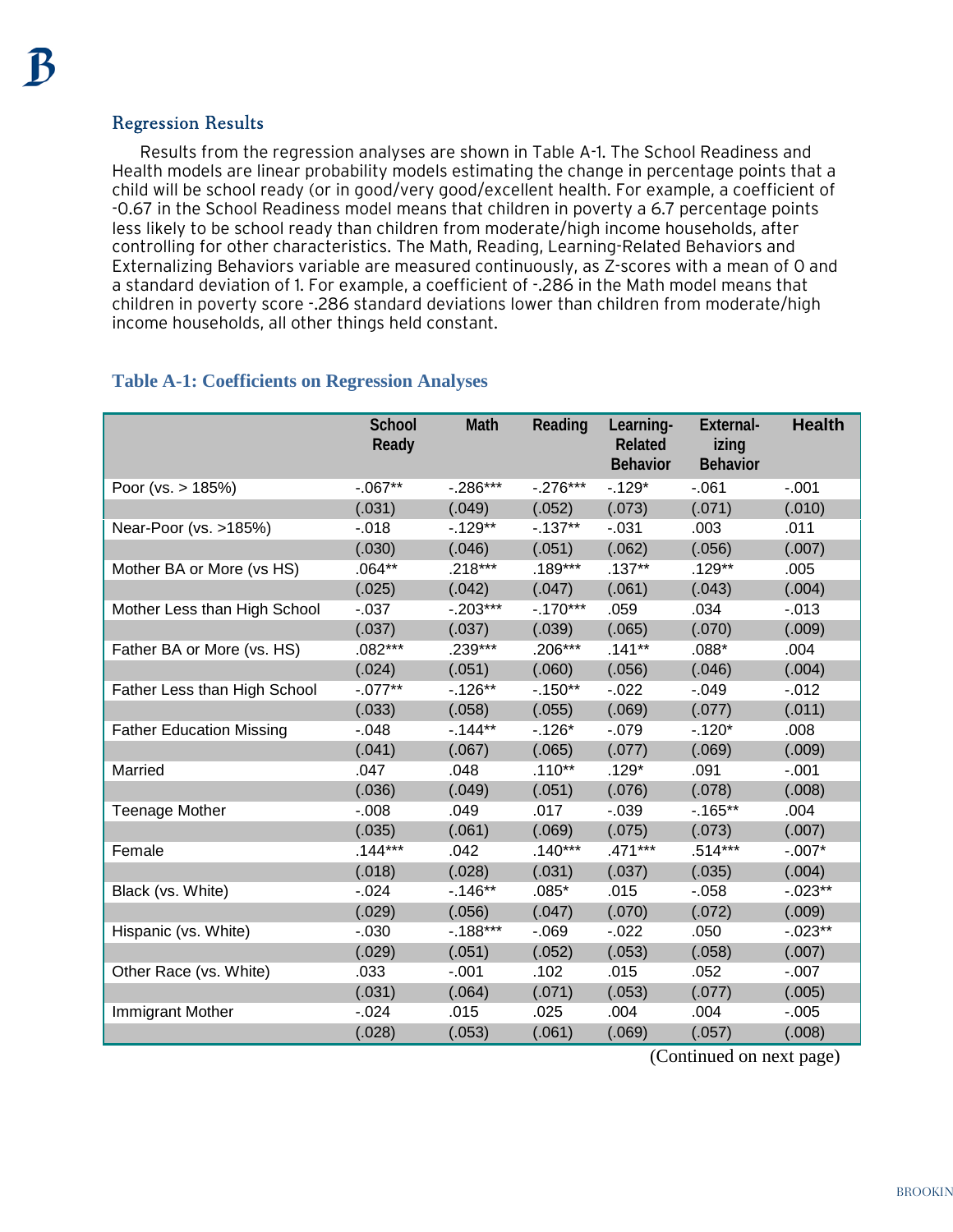|                              | School<br>Ready | <b>Math</b> | Reading   | Learning-<br>Related<br><b>Behavior</b> | External-<br>izing<br><b>Behavior</b> | <b>Health</b> |
|------------------------------|-----------------|-------------|-----------|-----------------------------------------|---------------------------------------|---------------|
| Low Birth Weight             | $-.049*$        | $-222***$   | $-102**$  | $-157**$                                | -.010                                 | $-.014*$      |
|                              | (.025)          | (.038)      | (.040)    | (.052)                                  | (.051)                                | (.007)        |
| <b>Attended Preschool</b>    | $.089***$       | $.126**$    | $.181***$ | .052                                    | $-.019$                               | $-.002$       |
|                              | (.025)          | (.041)      | (.046)    | (.045)                                  | (.046)                                | (.006)        |
| Mother Smoked while Pregnant | $-.097**$       | .038        | .014      | $-111$                                  | $-249**$                              | $.011*$       |
|                              | (.032)          | (.054)      | (.058)    | (.074)                                  | (.090)                                | (.006)        |
| Child was Breastfed          | $-.007$         | $.077**$    | .090**    | .023                                    | $-.040$                               | .006          |
|                              | (.020)          | (.032)      | (.038)    | (.045)                                  | (.043)                                | (.006)        |
| Mother in Poor/Fair Health   | .000            | $-125*$     | $-063$    | $-214**$                                | .002                                  | $-0.039**$    |
|                              | (.043)          | 0.065       | (.066)    | (.101)                                  | (.074)                                | (.015)        |
| Low in Cognitive Stimulation | $-.047*$        | $-122**$    | $-126**$  | $-124**$                                | $-113*$                               | $-005$        |
|                              | (.026)          | (.037)      | (.043)    | (.046)                                  | (.059)                                | (.007)        |
| Mother Low in Supportiveness | $-0.098**$      | $-0.256***$ | $-191***$ | $-152**$                                | $-063$                                | $-.002$       |
|                              | (.030)          | (.055)      | (.054)    | (.070)                                  | (.067)                                | (.009)        |

Notes: Significance levels: \*\*\* p<.01, \*\* p<.05, and \* p< .10. Though not shown in the table, the full model also controls for maternal employment, use of relative care, use of non-relative care, use of center-based care before age four, child's age in months, number of children and adults in the household, and dummies for missing values on selected variables. The child's age in months and use of preschool or center-based care before age 4 have statistically significant effects on school readiness: babies born in April – August are 10-14 percentage points less likely to be school ready than babies born in January, and children using center-based care before age 4 are 4 percentage points less likely to be school ready than other children (significant at the 90 percent level). Use of center-based care prior to age four is measured roughly in this model but appears to be associated with small positive effects on math and reading skills, which are outweighed by larger negative effects on behavioral measures.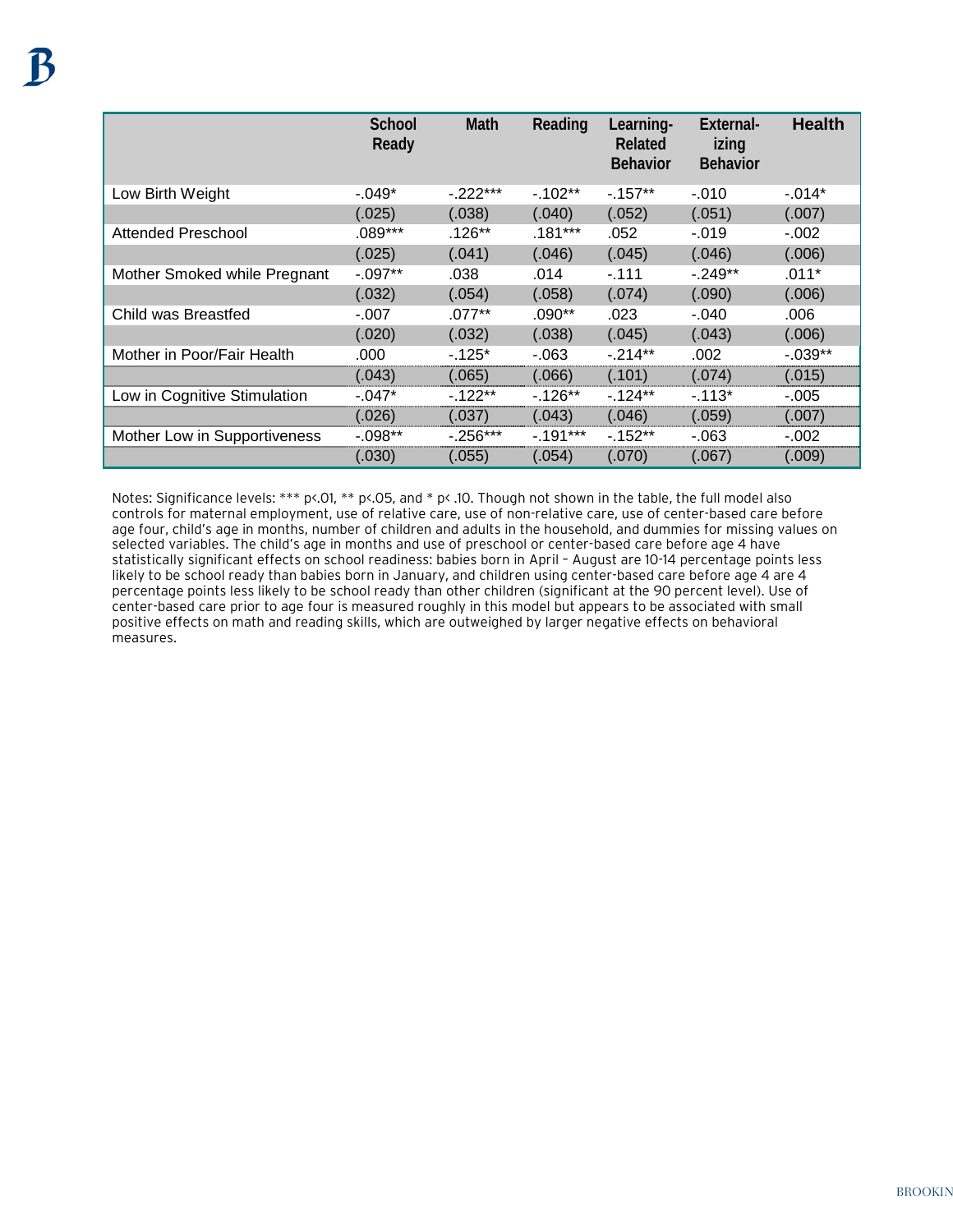## References

- Barnett, W.S. et al., *The State of Preschool 2010*. Rutgers, NJ: The National Institute for Early Education Research.
- Camilli, G., Vargas, S., Ryan, S., and Barnett. W., "Meta-Analysis of the Effects of Early "Meta-Analysis of the Effects of EarlyEducation Interventions on Cognitive and Social Development" Teachers College Record Volume 112, Number 3, March 2010, pp. 579–620.
- Carneiro, P., Meghir, C., & Parey, M. (2007). Maternal education, home environments and the development of children and adolescents. IZA Discussion Papers 3072, Institute for the Study of Labor (IZA).
- Chase-Lansdale, P. L., & Pittman, L. D. (2002). Welfare reform and parenting: Reasonable expectations. Future of Children, 12 (1), 167-185.
- Duncan, G. J., Ziol-Guest, K. M., & Kalil, A. (2010). Early childhood poverty and adult attainment, behavior, and health. Child Development 81(1), 306-325.
- Duncan, G.J., Dowsett, C.J., Claessens, A., Magnuson, K., Huston, A.C., Klebanov, P., Pagani, L.S., Feinstein, L., Engel, M., Brooks-Gunn, J., Sexton, H., & Duckworth, K. (2007). School readiness and later achievement. Developmental Psychology, 43(6), 1428-1446.
- Duncan, G.J., Morris, P.A., & Rodrigues, C. (2011). Does money really matter? Estimating impacts of family income on young children's achievement with data from randomassignment experiments. Developmental Psychology, 47(5), 1263-1279.
- Evans, Gary W. (2004). "The environment of childhood poverty. American Psychologist, 2004, 59(2), 77-92.
- Gennetian, L., Magnuson, K., & Morris, P.A. (2008). From statistical associations to causation: What developmentalists can learn from instrumental variables techniques coupled with experimental data. Developmental Psychology, 44(2), 381-394.
- Isaacs, J. B., Sawhill, I.V., & Haskins, R. (2008). Getting ahead or losing ground: Economic mobility in America. Washington, DC: The Brookings Institution
- Isaacs, J. and Magnuson, K. (2011). Income and Education as Predictor's of Children's School Readiness. Washington, DC: The Brookings Institution.
- Isaacs, J. (2008). Impacts of Early Childhood Programs. Washington, DC: Brookigns Institution.
- Johnson, Rucker C. and Robert F. Schoeni. 2007. "The Influence of Early-Life Events on Human Capital, Health Status, and Labor Market Outcomes over the Life Course." Population Studies Center Report 07-616.
- Levine, Judith A., Clifton R. Emery, and Harold Pollack. 2007. The Well-Being of Children Born to Teen Mothers. Journal of Marriage and Family, 69, 105-122.
- Lumley J, Chamberlain C, Dowswell T, Oliver S, Oakley L, Watson L, Interventions for promoting smoking cessation during pregnancy (Review) The Cochrane Library 2009, Issue 3.
- Mayer, Susan (1997). What Money Can't Buy: The Effect of Parental Income on Children's **Outcomes. Cambridge: Harvard University Press.**
- McLoyd, V.C. (1990) The impact of economic hardship on black families and children: Psychological distress, parenting, and socioemotional development. Child Development, 61(2), 311-346.